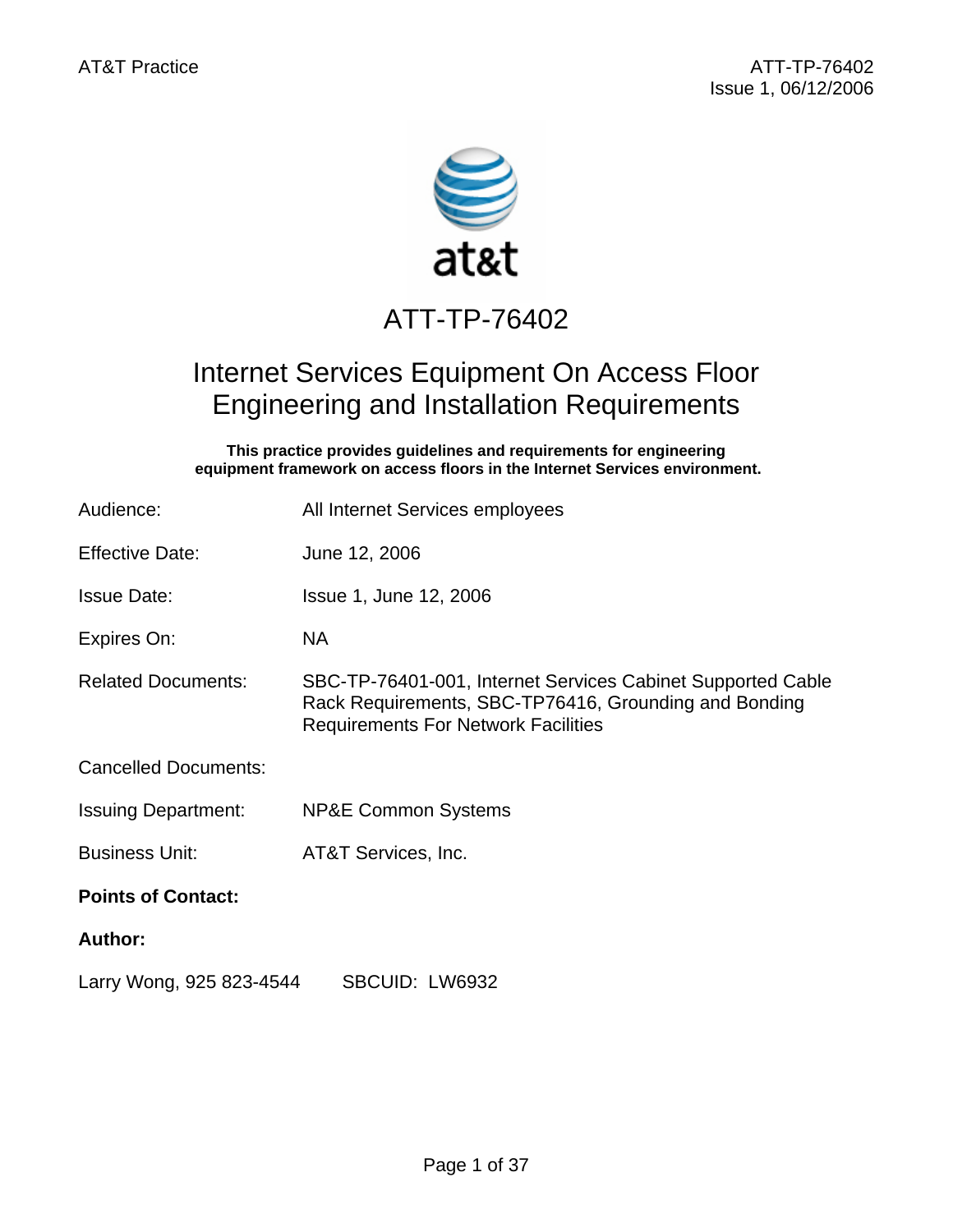|     |                                               | <b>Table of Contents</b>               | Page |  |  |  |  |
|-----|-----------------------------------------------|----------------------------------------|------|--|--|--|--|
| 1.  | <b>INTRODUCTION</b>                           | 3                                      |      |  |  |  |  |
| 2.  |                                               | <b>GENERAL</b>                         |      |  |  |  |  |
|     | 2.1                                           | <b>Description</b>                     | 3    |  |  |  |  |
| 3.  |                                               | <b>PLANNING</b>                        |      |  |  |  |  |
|     | 3.1                                           | <b>Floor Layout</b>                    | 4    |  |  |  |  |
|     | 3.2                                           | Room Ventilation and Power Equipment   | 5    |  |  |  |  |
| 4.  | <b>GENERAL ENGINEERING REQUIREMENTS</b>       | 6                                      |      |  |  |  |  |
|     | 4.1                                           | <b>Local Code Requirements</b>         | 6    |  |  |  |  |
|     | 4.2                                           | <b>Room Preparation</b>                | 6    |  |  |  |  |
| 5.  | <b>FLOOR COMPONENTS</b>                       | 7                                      |      |  |  |  |  |
|     | 5.1                                           | <b>Floor Panel</b>                     | 7    |  |  |  |  |
|     | 5.2                                           | <b>Stringers</b>                       | 7    |  |  |  |  |
|     | 5.3                                           | Pedestals                              | 8    |  |  |  |  |
|     | 5.4                                           | <b>Floor Anchors</b>                   | 8    |  |  |  |  |
| 6.  |                                               | ACCESS FLOOR INSTALLATION REQUIREMENTS |      |  |  |  |  |
|     | 6.1                                           | <b>Light Duty Floor</b>                | 9    |  |  |  |  |
|     | 6.2                                           | <b>Heavy Duty Floor</b>                | 10   |  |  |  |  |
| 7.  | <b>GROUNDING REQUIREMENTS</b>                 | 12                                     |      |  |  |  |  |
|     | 7.1                                           | <b>Grounding Floor System</b>          | 12   |  |  |  |  |
| 8.  | <b>SEISMIC ZONE REQUIREMENTS</b>              |                                        |      |  |  |  |  |
|     | 8.1                                           | <b>Access Floor Design</b>             | 13   |  |  |  |  |
|     | 8.2                                           | <b>Equipment Securing</b>              | 13   |  |  |  |  |
| 9.  | SECURING EQUIPMENT FRAMEWORKS ON ACCESS FLOOR | 14                                     |      |  |  |  |  |
|     | 9.1                                           | Equipment On Light Duty Floor          | 14   |  |  |  |  |
|     | 9.2                                           | <b>Equipment On Heavy Duty Floor</b>   | 16   |  |  |  |  |
| 10. | WORK ACTIVITIES ON COMPLETED FLOOR            | 17                                     |      |  |  |  |  |
|     | 10.1                                          | <b>Protection of Floor</b>             | 17   |  |  |  |  |
|     | 10.2                                          | <b>Maintenance Requirements</b>        | 18   |  |  |  |  |
| 11. | <b>FIGURES</b>                                |                                        | 18   |  |  |  |  |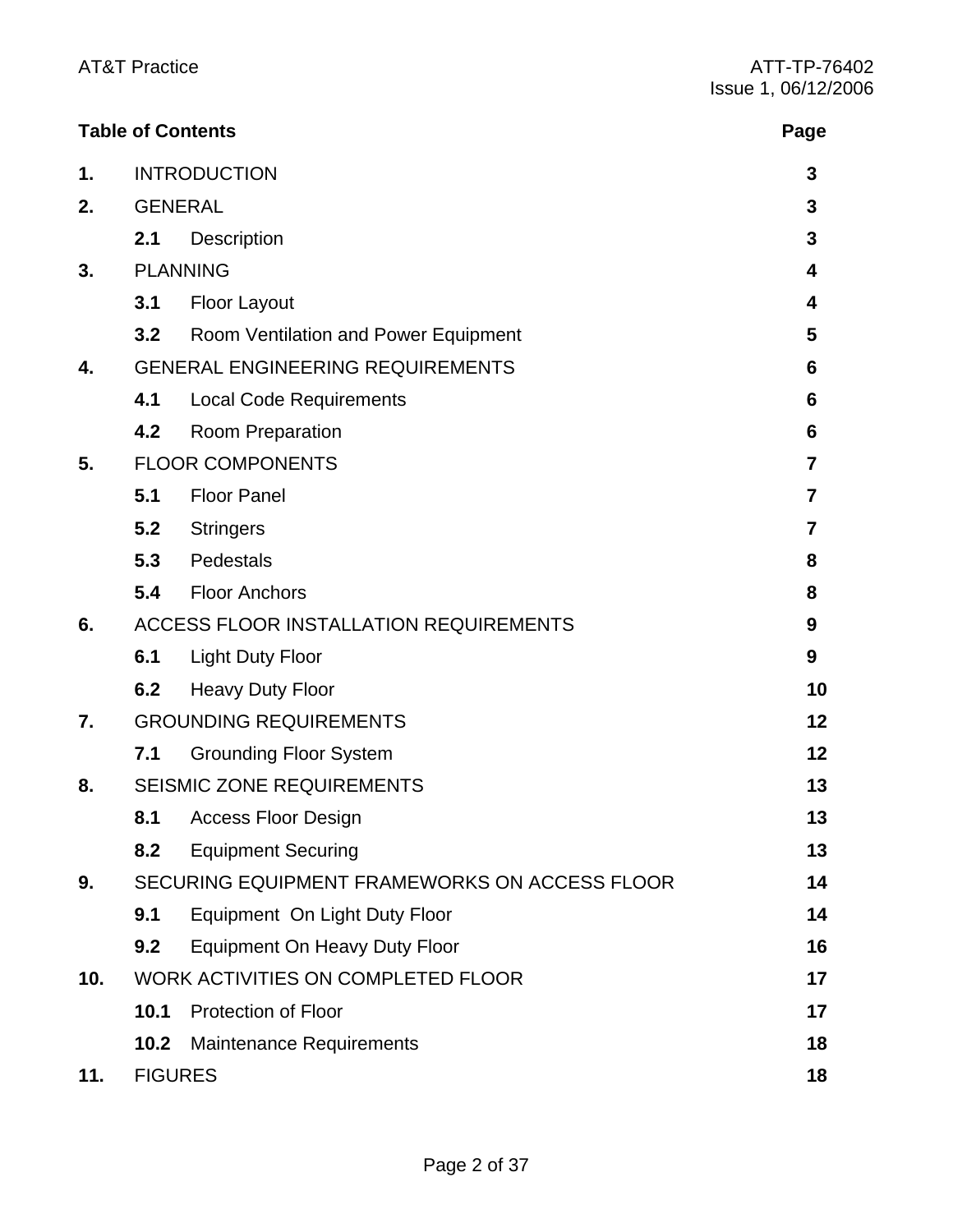#### **1. INTRODUCTION**

This practice defines and establishes requirements for installation of access floors in the AT&T Internet Services facilities. An access floor is installed over a building floor to provide under floor space for room cooling air and/or space for routing building services. Equipment frameworks are installed on top of floor panels.

The following is a list of terms and their meanings as used in this document:

**Access Floor** A floor system installed elevated above the building floor providing open space under equipment. Sometimes called a raised floor system. **Building Floor** The structural floor of the building usually of reinforced concrete slab tied back to building structural members such as columns, walls, beams. **Dead Load IS the weight of permanent and fixed components of a structure.** Term used in this document means the equipment frame attached directly to the floor system through bolted to the floor panel resulting in a fixed weight to the floor panel. **Equipment Framework** Open frames or closed frames such as relay racks, cabinets or enclosures used for housing electronics shelves. Usually designed for rack mounting of equipment to mounting rails or uprights by vertical stacking of shelves. **Heavy Duty Floor** Floor design with pedestal design of captured head preventing the pedestal head from lifting out of tube. The captured head becomes important when equipment frames are directly secured to floor panels. **Light Duty Floor** Floor design with pedestal design of non-captured head allowing the pedestal head to lift out of tube. The pedestal design may also be less resistant to lateral loads. **Live Load** Is the non-permanent and movable load on a structure. Term used in this document means any component or equipment framework on top of the floor system not directly secured to the floor panel and allowing framework weight to slide across floor panel.

#### **2. GENERAL**

#### **2.1 Description**

**2.1.1** Floor systems consists of 2 feet by 2 feet square steel floor panels, either hollow or filled, supported by an understructure of pedestals and stringers. The floor system is designed to be engineered and installed in modular sections using floor panels, pedestals and stringers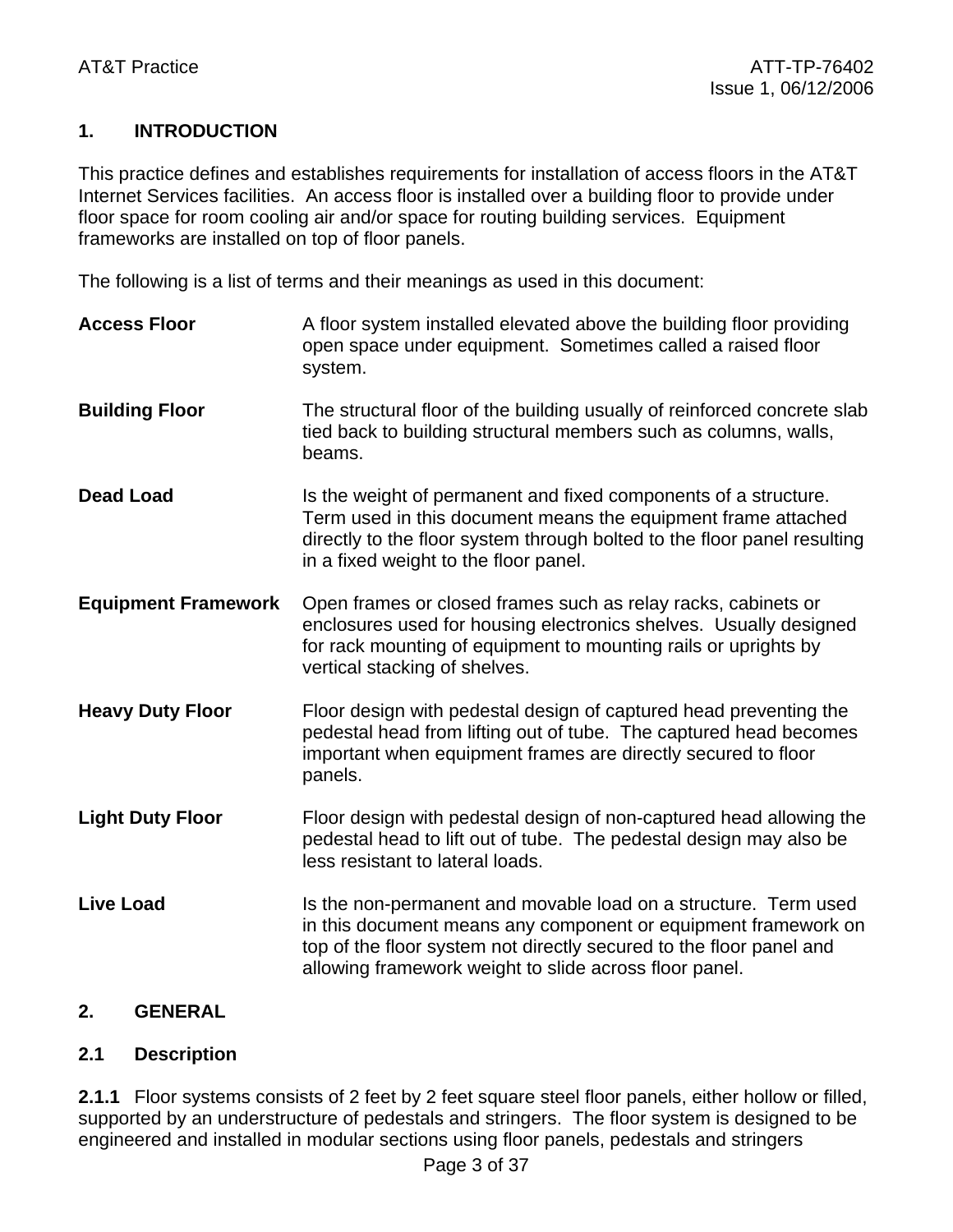covering the space designated to have the elevated floor. Unless the floor space was originally designed for an elevated floor with the building floor recessed for finished floor height of the floor system, there shall be a ramp and steps to transition from the building floor up to the access floor.

#### **3. PLANNING**

#### **3.1 Floor Layout**

**3.1.1** Layout of floor system shall consider location of equipment lineups with focus of maximizing number of lineups, avoidance of building element obstructions, maintaining aisle clearances and providing proper cooling airflow around equipment as shown in **Figure 1**. The starting point of the first full floor panel in relation to a building reference will determine floor pattern throughout equipment space and should be examined thoroughly for best space use.

**3.1.2** Planning floor layout along with equipment framework requirements is essential and close coordination between floor installation personnel and equipment engineers shall exist.

**3.1.3** Floor layout shall include ramps or steps for transitioning from building floor to access floor finish height. Ramps shall be placed where equipment can be wheeled onto floor from nearest building entry or equipment staging area. Steps or another ramp is required in another part of the floor space for at minimum two entrances into the area.

**3.1.4** Area immediately facing ramp shall be clear of equipment lineups for up to 12 feet to avoid obstructing movement of equipment or foot traffic.

**3.1.5** Final floor finished height shall be 24 inches from building floor to top surface of floor panel. Alternative floor heights shall only be considered if site conditions prevent floor height to be 24 inches. The vertical clearance under a 24 inch height floor is necessary for air movement and underfloor services.

**3.1.6** Overall ceiling clearance required will be determined by the sum of the following components:

- **a)** 24 inches (2 feet) access floor height
- **b)** 84 inches (7 feet) for equipment frames
- **c)** 16 inches (1 feet 4 inches) for each vertical level of cable rack, usually two minimum
- **d)** 24 inches (2 feet) free vertical clearance for air circulation above equipment
- **e)** 36 inches (3 feet) for building services items, i.e. air ducts, pipes, lighting.

*Add applicable components for total room height. Some components are mandatory and cannot be eliminated such as a), b), d). Other components may have multiple units such*  as c).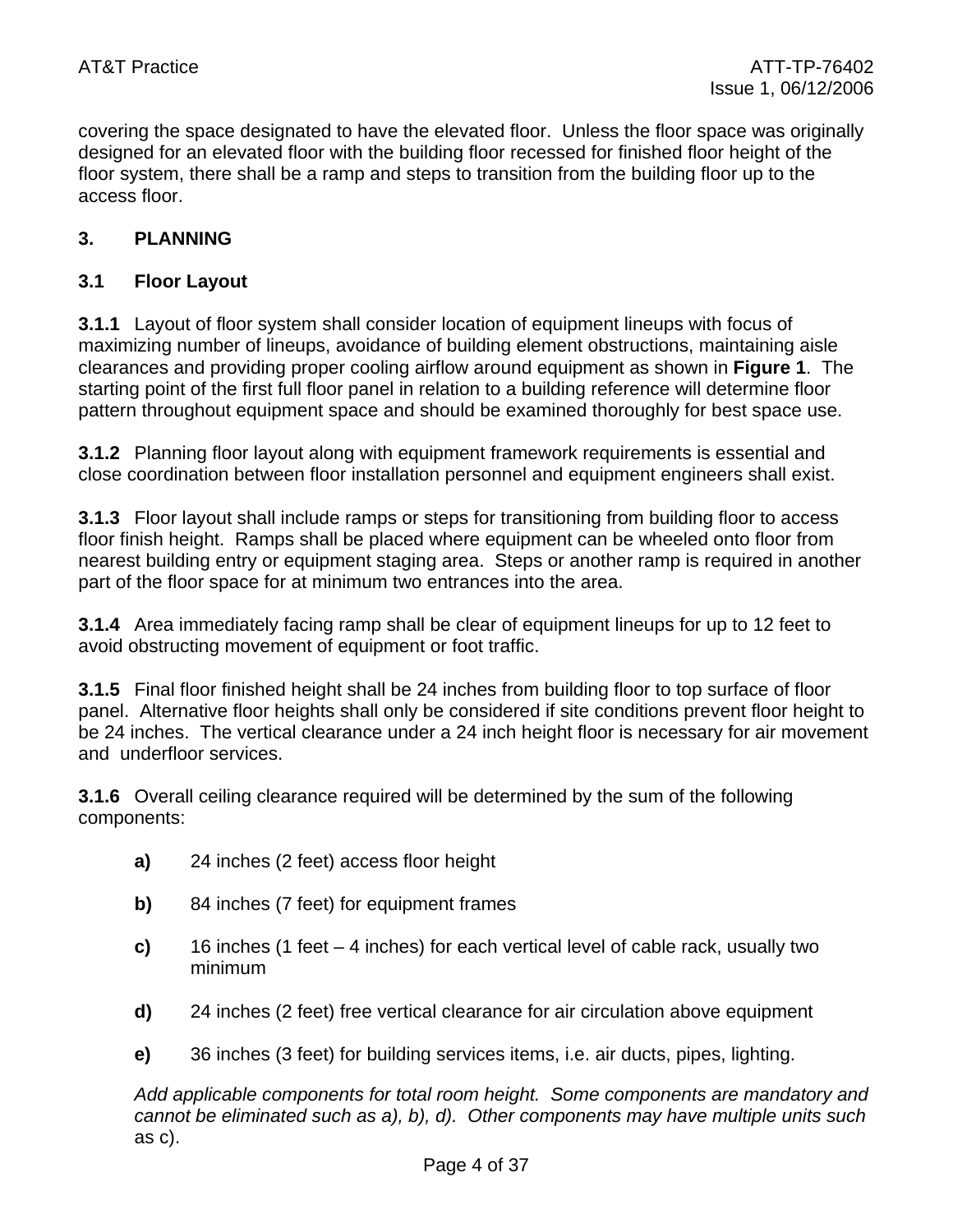#### **3.2. Room Ventilation And Power Equipment**

**3.2.1** The floor space may have room cooling equipment in floor area to cool electronic equipment. The room cooling equipment shall be positioned to best distribute cool air to cold aisles and a return path for warm air from hot aisles back to cooling equipment. This may require the installation of multiple room cooling units spaced throughout the floor area. Locating the cooling units against outer walls provides greatest open space for equipment lineups.

**3.2.2** Room cooling equipment shall be supported by a steel stand independent of the access floor system. The steel stand must be capable of supporting the full weight of the cooling equipment with stand lateral stiffness equal or greater than the access floor system. Stand height should be same height as the access floor final finished height.

**3.3.3** Runs of pipes carrying fluids shall be routed away from locations where leaks can impact operation of electronic equipment. Underfloor placement of pipes shall be limited to a few grouped runs in straight paths to avoid interfering with other use of floor space. Diagonal runs are not permitted. All pipes shall be supported off building floor and secured at no more than 6 feet spans as shown **Figures 2** and **3**.

**3.3.4** Equipment lineups with aisles in a straight path back to cooling equipment provides most direct route for warm air back to room cooling equipment.

**3.3.5** Hot and cold aisle configuration for equipment lineups is required for thermal management. The front aisle shall be designated a cold aisle where cool conditioned air shall be introduced for equipment intakes. Rear aisle shall be the hot aisle where exhausted warm air from equipment shall be discharged.

**3.3.6** Equipment lineups shall be configured with front face to front face cabinets in cold aisles and rear face to rear face cabinets in hot aisle in paired alternating aisles.

**3.3.7** Minimum aisle widths shall be 4 feet for front cold aisle between opposing face of cabinets and minimum 3 feet for rear hot aisles. At minimum, one full floor panel shall be available along any aisle length to allow access to underfloor area.

**3.3.8** Power distribution and power storage equipment may be located on floor system to power electronic equipment in the room. This power equipment may be large and heavy requiring an independent stand for support. The steel stand must be capable of supporting the full weight of the equipment with lateral stiffness equal or greater than the access floor system. The stand shall have provisions for access floor panels supported up to the stand edge. Stand height should be the same height as the access floor final finished height.

**3.3.9** Larger footprint power equipment shall be located against room walls to provide greatest open space for equipment lineups. Power storage equipment such as flooded cell batteries may require ventilation needs and spill control more suited away from main equipment areas.

**3.3.10** Smaller power distribution equipment such as fuse or breaker cabinets may be placed away from walls in equipment lineups as required. These cabinets may be supported by the access floor and secured in similar manner as lineup equipment.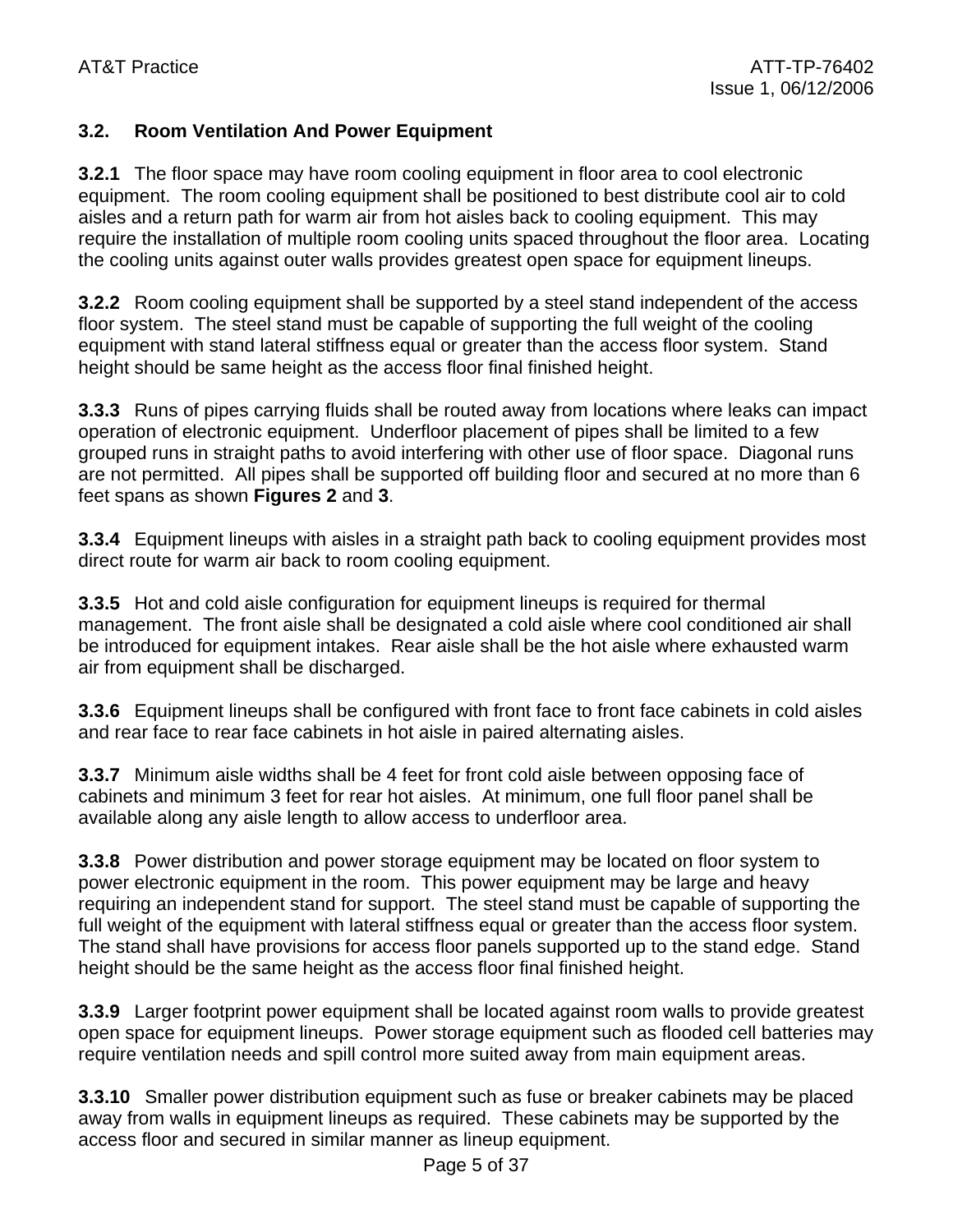**3.3.11** Conduit runs, power cables, wiring and outlet boxes shall be provided and routed to the immediate underfloor area where required in direct, straight and grouped runs to avoid interfering with other use of floor space. Crossing paths of cable runs shall be avoided.

#### **4. GENERAL ENGINEERING REQUIREMENTS**

#### **4.1 Local Code Requirements**

**4.1.1** Installation of access floors require building permits and approvals by the local buildings inspection jurisdiction. General contractor and/or consulting engineer retained for the project shall assure the proper submittals have been filed and approvals have been received prior to construction.

**4.1.2** The floor system shall be designed for the local conditions and may need to include earthquake loads as required by code requirements.

**4.1.3** All electrical work shall be conducted and installed in strict conformance to National Electrical Code requirements.

**4.1.4** The equipment room where the access floor is to be installed shall be provided fire suppression systems only if required by local fire code requirements. See other company references on fire suppression policy.

**4.1.5** Under floor space used for air handling shall require all cables and wiring placed in the under floor space to be rated for plenum duty or enclosed in conduit.

#### **4.2 Room Preparation**

**4.2.1** Building floor must be smooth, level and free of floor protrusions. Floor coverings, such as tiles, linoleum sheeting shall be removed completely when torn, broken or unfit for use. Caution must be taken when removing asbestos floor coverings and adhesives. Use only company approved methods and disposal procedures. All remaining floor covering adhesive shall be stripped to bare concrete.

**4.2.2** Where abandoned anchors obstruct floor system pedestals or anchors, they shall be removed or leveled flush with floor surface. Anchor removal must be accomplished with methods that will not harm concrete integrity, methods such as core drilling may be used. Direct extraction of anchors is permitted only if anchors are embedded less than 2" and are low strength anchors, ie. lead alloy expansion, sleeve or wedge type anchors. Following anchor removal, holes shall be filled with epoxy mortar filler and finished flush to floor surface. For anchors 1/2" diameter or smaller the anchor may be ground flush and left in place if doing so does not interfere with new anchor installation.

**4.2.3** Concrete floors with cracks greater than 1/32" wide shall be filled and leveled with an approved epoxy mortar or crack injection product, such as Hilti RM700EP, Epoxy Repair Mortar.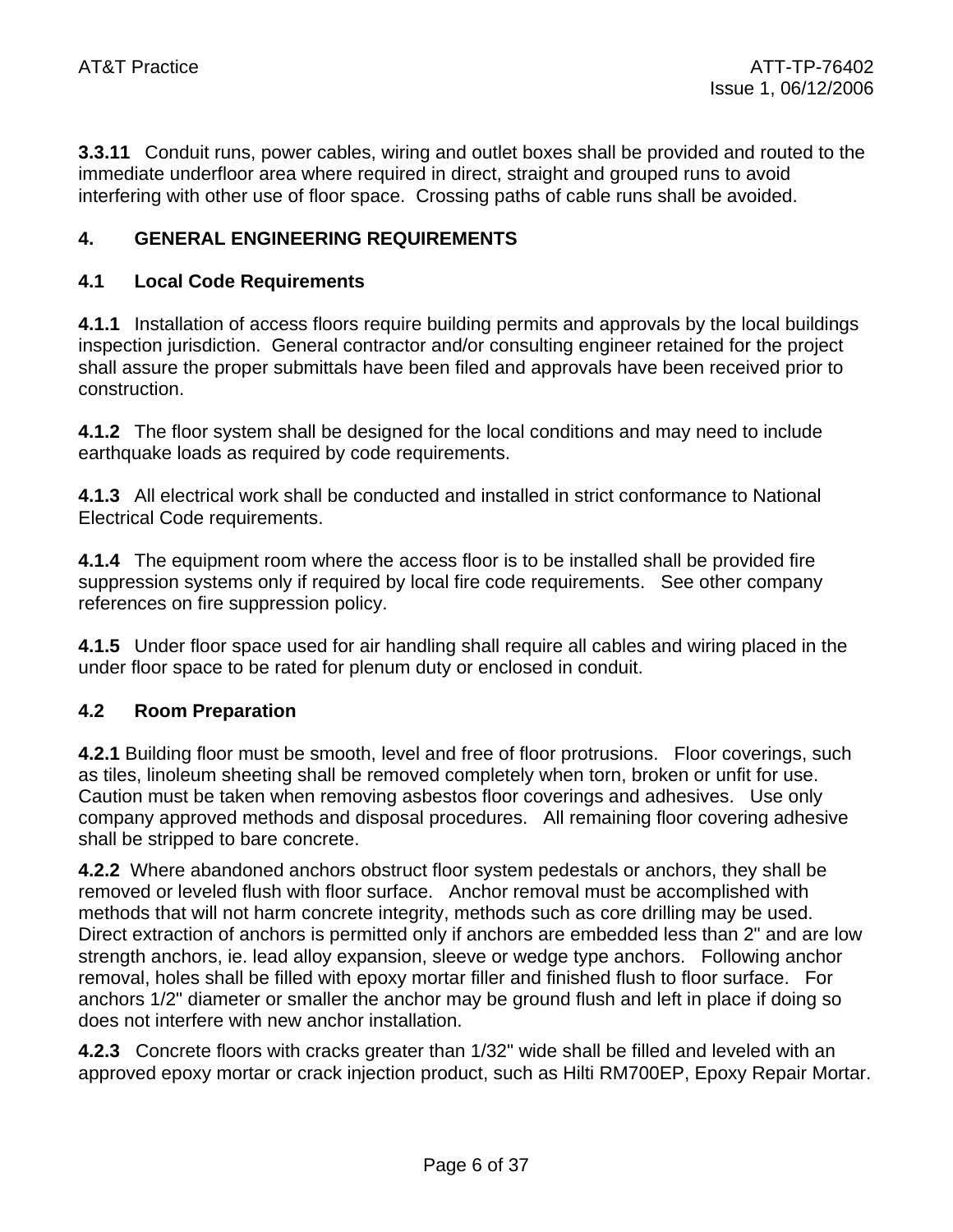**4.2.4** Concrete surface shall be sealed with urethane, epoxy or acrylic based product against surface dusting, collection of dust on concrete, reduce moisture seepage and limit water penetration. Sealant may be sprayed or roller applied. Sealant shall be clear or light in color.

**4.2.5** Identify and relocate electrical power outlets, telephone jacks, electrical switches, pipe valves, etc. to area above floor system level. Service devices are not to be hidden under floor system. Relocate electrical switches or outlets to location above new floor height level.

**4.2.6** Windows, doors or other openings to room shall be moved or resized to new floor height prior to installation of floor system.

**4.2.7** Prior to floor system installation, all permanent partitioning walls are to be installed and fastened to building floor and ceiling. Partitioning walls shall not be installed with wall materials supported on top of elevated floor system nor secured to floor system.

#### **5. FLOOR COMPONENTS**

#### **5.1 Floor Panel**

**5.1.1** Access floor panels are the most visible component of the floor system. The floor panel surface is where equipment frameworks are placed. The floor panels are designed to be removable by lifting them upward and out of the stringer grid revealing the space under the floor.

**5.1.2** Floor panels used in equipment space shall be rated at minimum 1250 pounds compression strength and concrete filled. The panels shall be 24 inch by 24 inch steel construction and covered with plastic laminate of white with gray swirl pattern as shown in **Figure 4**.

**5.1.3** Perforated airflow floor panels are provided in front (cold) aisles. The airflow panels shall be rated 1250 pounds and will be hollow. The panels shall be 24 inch by 24 inch steel construction and covered with matching plastic laminate to the solid floor panels. The airflow panels are more vulnerable to top load damage and requires more precautions when moving equipment over these panels. Installation of these airflow panels should be delayed until completion of all movement of equipment into area.

**5.1.4** The floor panels shall have drilled holes with countersunk top surface at each corner for fastening the panel to the pedestal head with a threaded screw. Fastener head should be below floor surface when tightened.

#### **5.2 Stringers**

**5.2.1** Stringers shall be rectangular shaped steel construction designed to be secured to each pedestal head with ¼ inch threaded screw with screw head recessed into stringer. The stringers shall be provided in 4 feet lengths for majority of floor area. Shorter stringer lengths are acceptable along perimeter of floor area, against building structural component and against equipment on their own platform stand.

**5.2.2** Stringers are used to interconnect pedestals in 2 feet by 2 feet grid for greater stability and to provide support for floor panels along their four sides.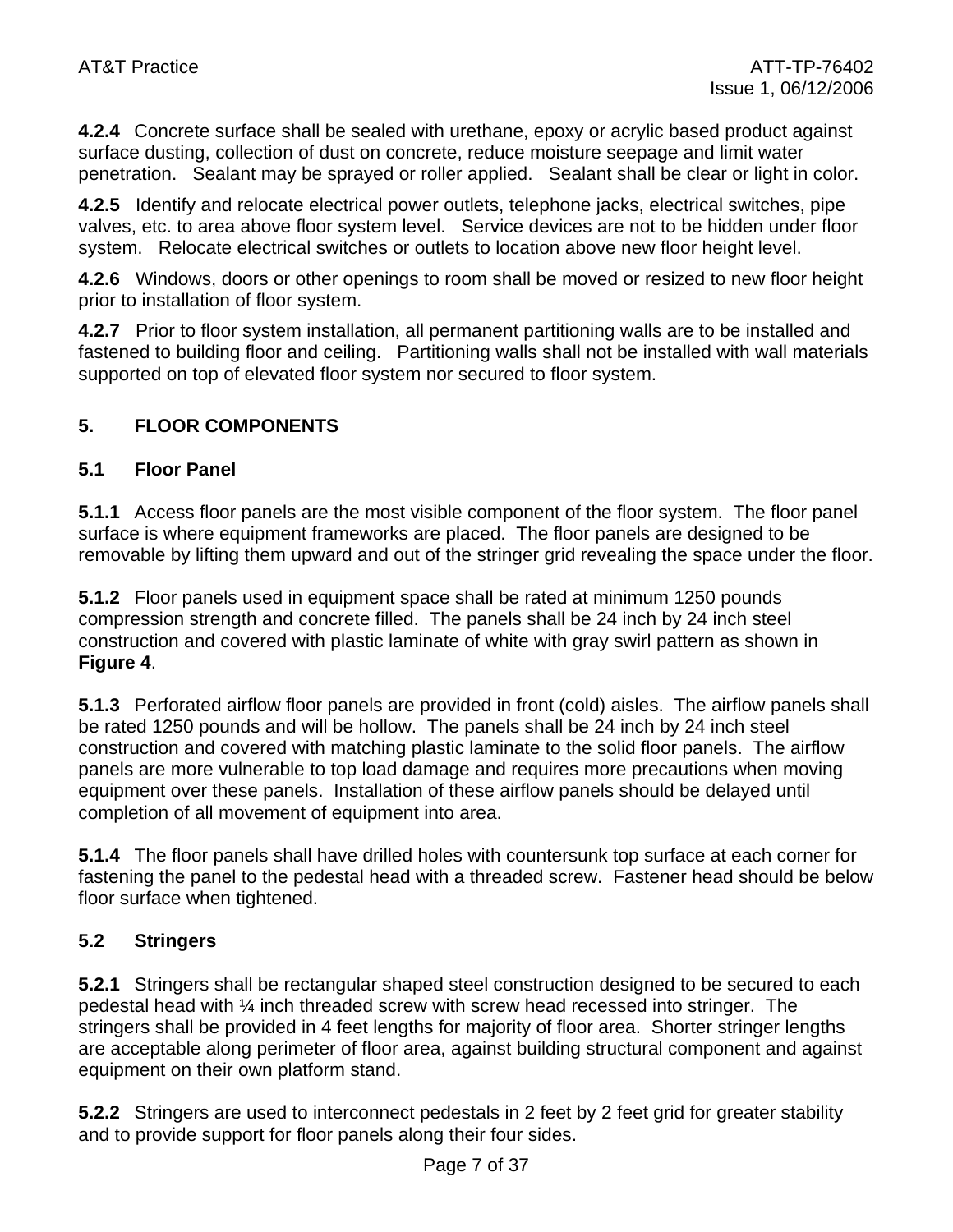**5.2.3** The stringers are integral to the grounding of the floor system as they provide a metallic path from one pedestal to the next. The stringers shall always be secured to the pedestal heads.

#### **5.3 Pedestals**

**5.3.1** Floor pedestals are the most critical component of the floor system. The design of the floor pedestals determine the overall performance of the floor and how the floor system could be applied as far as equipment installation.

**5.3.2** Pedestal designs fabricated with square tubes spot welded to a stamped steel base shall not be used in any floor system intended for equipment frame installations. See **Figure 5** for example of square tube pedestal. The square tube pedestal is not designed for carrying equipment loads. Round tube pedestals of minimum1 inch diameter welded to a steel base shall be used in equipment environments.

**5.3.3** Light duty floor systems as defined in this document are floor systems with pedestals that do not have captured pedestal heads and have pedestal tubes of lighter gauge materials as shown in **Figure 6**. The pedestal tube is 1 inch diameter or less. The pedestal head inserts into the tube without a means to prevent head lift out. A nut is provided in the threaded portion of the head for height adjustment only.

**5.3.4** Heavy duty floor systems as defined in this document are floor systems with pedestals that have captured pedestal heads and larger diameter tubes, 1-3/4 inch or greater, and/or heavy walled steel or aluminum tube as shown in **Figure 7**. The heavy duty pedestal head is prevented from upward lift by threaded connection or a locking pin. The head is adjustable for vertical height and a nut to lock the head to that height.

**5.3.5** Floor pedestals are installed in 2 feet by 2 feet grid pattern. The base shall be secured to the building floor with mechanical anchors or bonded to floor with an adhesive. Adhesive bonding is not acceptable for heavy duty floor systems. It should not be used for light duty floor systems because of the limited strength of adhesive and the reduction of performance with aging.

**5.3.6** Floor height is determined by length of the pedestal tubes with overall floor height measured from surface of building floor to top surface of access floor panel. The standard floor height will be 24 inches. Other floor heights may be found, however, the 24 inch provides best underfloor clearance for airflow and usable space for conduit, pipes and other services.

#### **5.4 Floor Anchors**

**5.4.1** Floor anchors securing the pedestals to the building floor are an important component of the floor system as they determine the ability of the floor pedestals to tolerate lateral loads. In most situations the floor system loads will primarily be vertical loads from weight of equipment frames, foot traffic or rolling loads. Lateral load on floor may result from overturning forces of equipment frames, building wall pressure on floor or ground motions.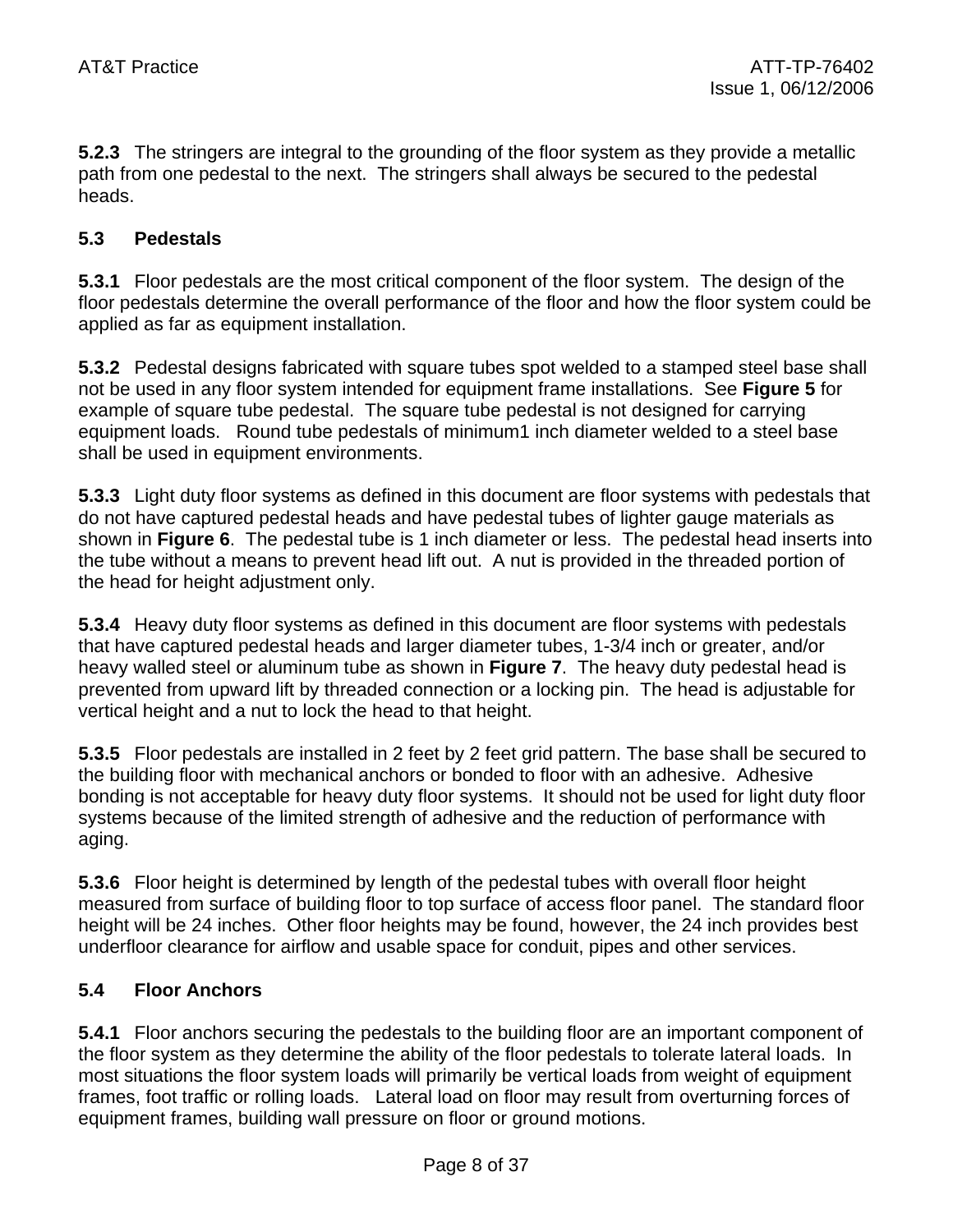**5.4.2** Floor anchors shall be embedded concrete anchors such as Hilti Kwik Bolt III anchors embedded into the concrete building floor.

**5.4.3** Adhesive bonded pedestals are not recommended because of inconsistent performance, loss of strength from aging, lower hold down values and environmental concerns of adhesive solvents.

#### **6. ACCESS FLOOR INSTALLATION REQUIREMENTS**

#### **6.1 Light Duty Floor**

**6.1.1** Light duty floors shall not be used for support of dead load of equipment. Dead loads on the floor system would be when equipment frames are directly secured to the floor system. Equipment frames placed on the access floor surface and attached to the building floor will be considered a live load on the floor system. Live loads do not transfer great enough lateral load to access floor to affect the floor systems performance.

**6.1.2** Pedestal designs on light duty floors are typically thin walled steel or aluminum tubing welded to a square base. Base thickness is of  $1/8$  inch to  $\frac{1}{4}$  inch and minimum 8 inch by 8 inch dimension. Tubing should be welded to base with full bead weld around the circumference of the tubing.

**6.1.3** Pedestals are secured to the building floor with embedded concrete anchors. Floor anchors shall be Hilti Kwik Bolt III style of 1/4 inch diameter embedded to 2 inch depth. Two anchors shall be positioned at opposite diagonal corners per pedestal. Tighten anchor nut to 10 ft.lbs. Exposed thread length shall not protrude more than 3/8 inch above nut. Any anchors with exposed threads exceeding 3/8" or anchors with sharp edges shall be covered with plastic caps.

**6.1.4** Pedestal heads of light duty floors are typically drop-in design with height adjusting nut at the base of head. The threaded rod of the pedestal head shall be of adequate length at final height adjustment for minimum 4 inches length inside tube.

**6.1.5** Pedestal shall be installed vertical within 0.5 degree, shimmed under base if necessary with minimum 1 inch wide and 1 inch long shim stock of high-compression material such as metals or high density composites. Shim stack should not exceed 0.5 inch height. Any greater height shimming shall be one piece shim or bonded together shims and located under anchor centerline.

**6.1.6** Stringers shall be installed in 4 feet lengths whenever possible and secured at every pedestal head with fastener. Stringers shall be formed steel or aluminum and have electrical continuity to pedestal tubes. Placement of stringers where front aisles of equipment lineups are 4 feet or greater shall have full length of stringer removable or swung aside for access to floor area with no length under equipment panels.

**6.1.7** Floor panels shall nest into stringers and firmly fit between adjacent panels with minimum need to force panels flush with stringers. All panel joints must be flat and level between panels with no more than 1/32 inch height difference.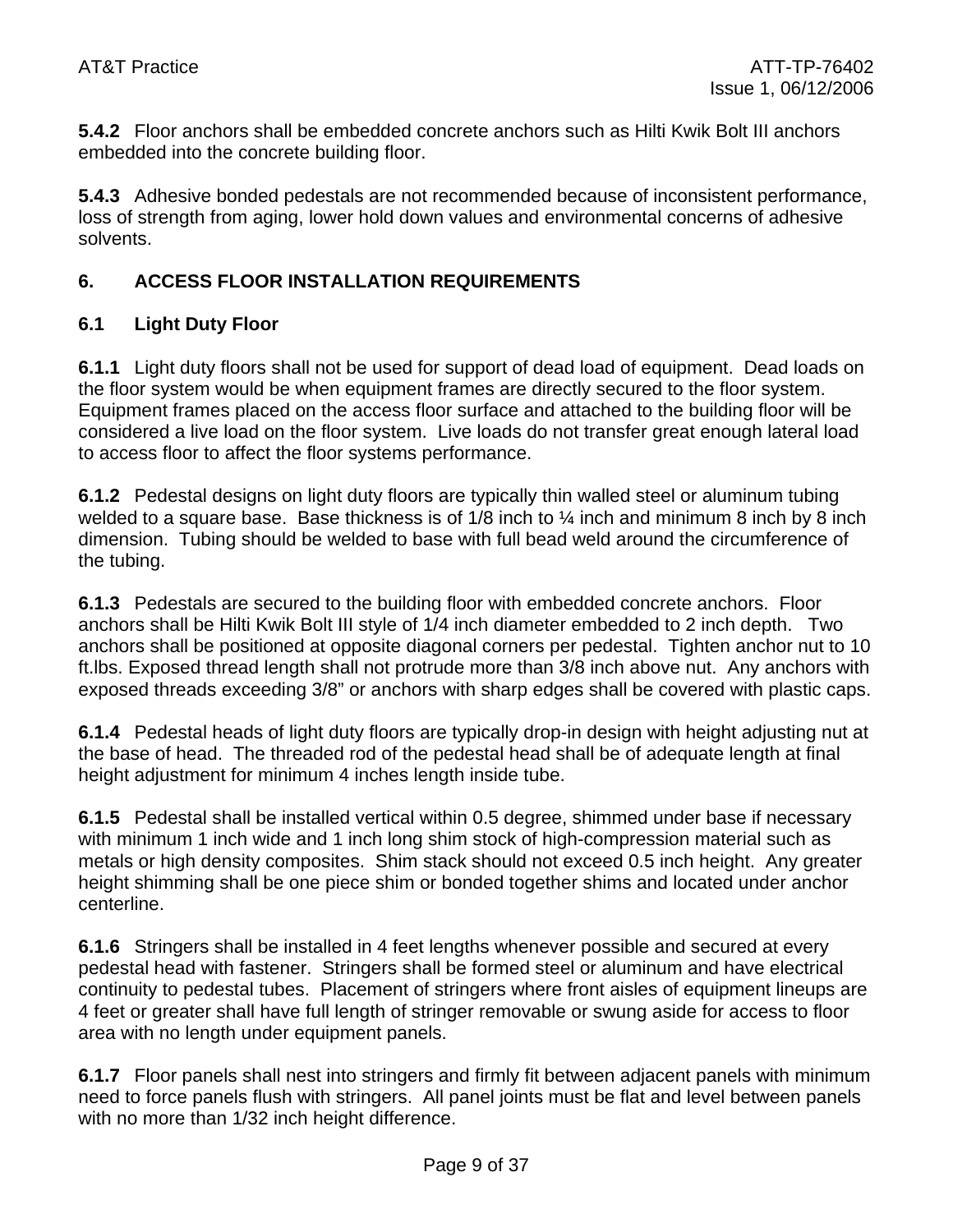**6.1.8** Floor panels designed to be corner locked shall be secured to pedestal heads with fastener and tightened so there can be no lift of panel. Fastener shall be installed with head below panel finished surface and floor panel covered with matching laminate color cap over fastener.

**6.1.9** Cuts made to floor panels shall be done outside of building or away from main equipment area. All dust, metal filings shall be removed from panel prior to installing. Panels with greater cut surface than remaining panel surface shall require additional understructure support where there will be foot traffic or equipment load placed on panel.

**6.1.10** Under floor coolant pipes, condensate drain pipes, electrical wiring passing through floor space shall not be directly attached to pedestals. Services for the immediate floor panel above may have items such as junction boxes, power outlets, attached to the pedestal serving that floor panel.

**6.1.11** All conduit, power cables, wiring and outlet boxes shall be supported off building floor and positively secured to maintain runs on supports. Pedestal bases are not considered adequately supported off floor and supports attached to pedestal tubes shall not cause pedestal tubes to deform, be nicked or compress. Clamps placed on pedestals shall be of design to avoid deforming pedestal and not require drilling or modifying pedestal tube for their attachment.

**6.1.12** Completed floor surface shall be level within 1/8 inch over 24 feet and panel joints flat within 1/32 inch. Underfloor area shall be clean of all debris, dust or loose hardware. Laminate shall be free of all markings, scratches, scuffs, cuts. Cut edges shall be trimmed with protective materials so sharp edges are not exposed.

#### **6.2 Heavy Duty Floor**

**6.2.1** Heavy duty floor designs are more suitable for carrying dead load of typical Internet Services equipment frames and can have equipment framework attached direct to floor panels. HVAC equipment, larger AC power equipment and battery stands shall have their own pedestal stand independent of the access floor system. The weight of heavier HVAC and power equipment will not be supported by the access floor pedestals.

**6.2.2** HVAC and power equipment stands shall be secured to the building floor with same floor anchor type as used for floor pedestals in high seismic risk locations (Zones 3,4). Battery stands for UPS or backup power systems shall be anchored to building floor in all areas. At minimum the anchors shall be Hilti Kwik Bolt III ½ diameter embedded to 2-1/4 inch depth. HVAC and Power Equipment manufacturer's securing requirements shall be followed unless those requirements are less stringent than those stated within this document.

**6.2.3** Pedestals of heavy duty floors should have heavy walled pipe of larger diameter and heavier base design for stability. The pedestal tube will be welded to base with full bead weld around tube.

**6.2.4** Pedestals are secured to the building floor with embedded concrete anchors. Floor anchors shall be Hilti Kwik Bolt III style of 1/2 inch diameter embedded to 2-1/4 inch depth. Tighten anchor nut to 10 ft.lbs. Exposed thread length shall not protrude more than 3/8 inch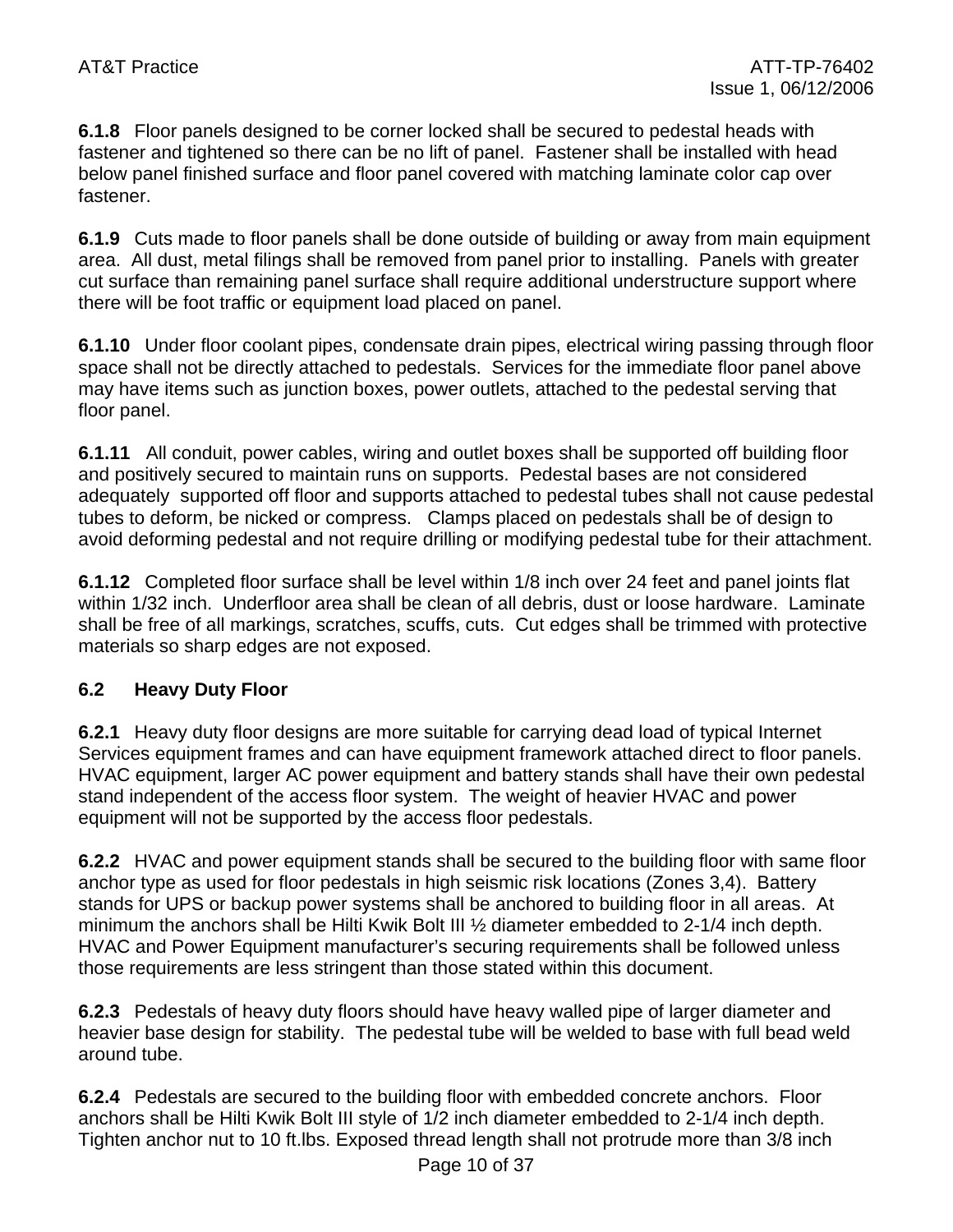above nut. Any anchors with exposed threads exceeding 3/8" or anchors with sharp edges shall be covered with plastic caps.

Quantity of anchors for securing pedestals as shown in **Figure 8**:

**Zones 0,1,2** 2 anchors in diagonal pattern

**Zones 3,4** 4 anchors

**6.2.5** Pedestal heads of heavy duty floors are captured by tube so they will not withdraw unless they are unthreaded from pedestal. The pedestal head is provided for height adjusting by threaded in or out of tube and a nut locks head in place. The threaded rod of the pedestal head shall be of adequate length at final height adjustment with minimum 4 inches length remaining in tube.

**6.2.6** Pedestal shall be installed vertical within 0.5 degree, shimmed under base, if necessary, with minimum 1 inch wide and 1 inch long shim stock of high-compression material such as steel or high density composites. Shim stack should not exceed 0.5 inch height. Shim stack of greater height shall be one piece shim or bonded shims and located under anchor centerline.

**6.2.7** Stringers shall be installed in 4 feet lengths whenever possible and secured at every pedestal head with fastener. Stringers shall be formed steel or aluminum and have electrical continuity to pedestal tubes. Placement of stringers where front aisles of equipment lineups are 4 feet or greater shall have full length of stringer removable or swung aside for access to floor area with no length under equipment panels.

**6.2.8** Floor panels shall nest into stringers and firmly fit between adjacent panels with minimum need to force panels flush with stringers. All panel joints must be flat and level between panels with no more than  $1/32$  inch height difference.

**6.2.9** Floor panels shall be corner locked to pedestal heads with screw fastener and tightened to about 2 ft. lbs. Fastener shall be installed to where head is below panel surface and hole covered with matching laminate color cap over fastener.

**6.2.10** Cuts made to floor panels shall be done outside of building or away from main equipment area. All dust, metal filings shall be removed from panel prior to installing. Panels with greater cut surface than remaining panel surface shall require additional understructure support where there will be foot traffic or equipment load placed on panel.

**6.2.11** Under floor coolant pipes, condensate drain pipes, electrical wiring passing through floor space shall not be directly attached to pedestals. Services for the immediate floor panel above may have items such as junction boxes, power outlets, attached to the pedestal serving that floor panel.

**6.2.12** All conduit, power cables, wiring and outlet boxes shall be supported off building floor and positively secured to maintain runs on supports. Pedestal bases are not considered adequately supported off floor and supports attached to pedestal tubes shall not cause pedestal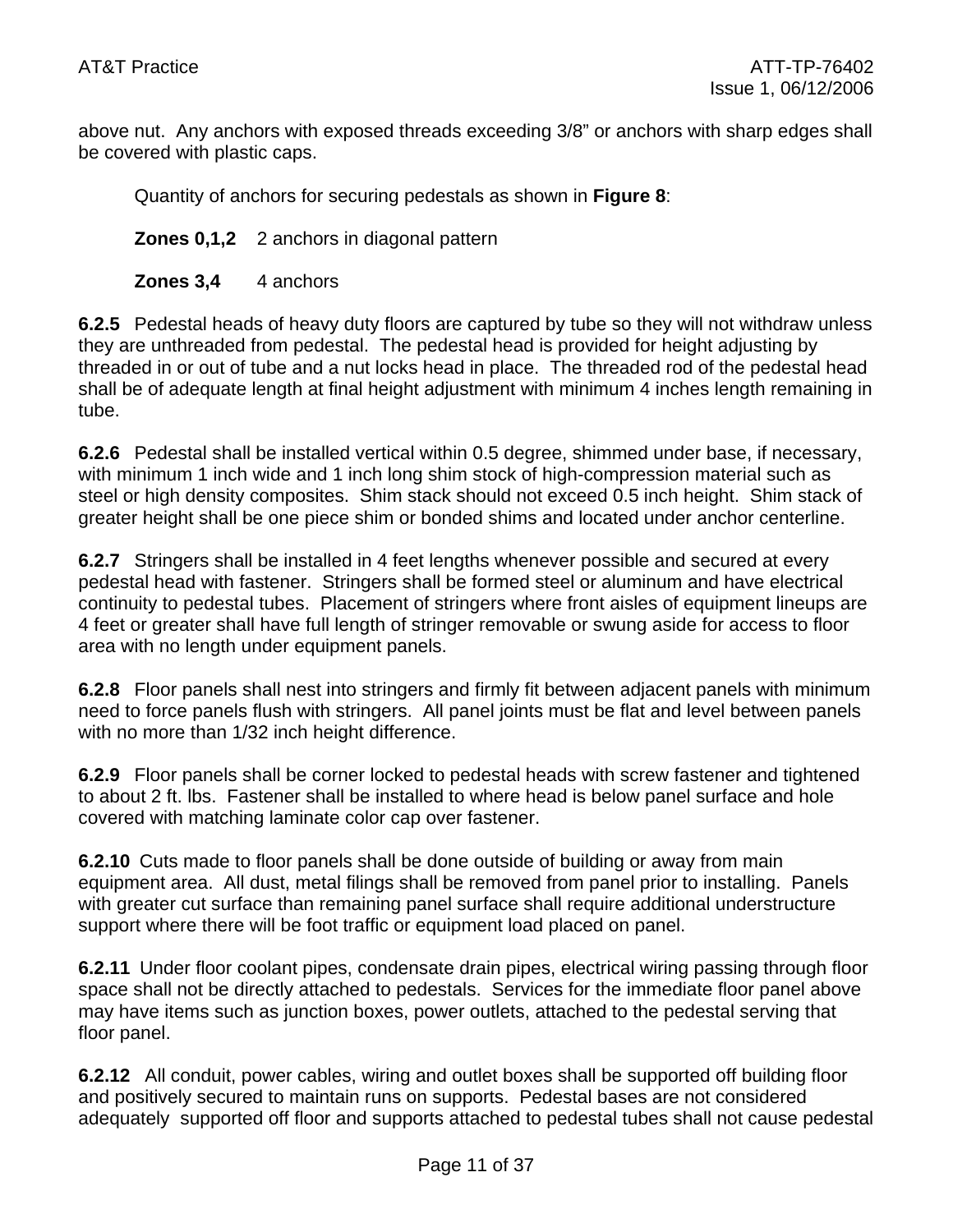tubes to deform, be nicked or compress. Clamps placed on pedestals shall be of design to avoid deforming pedestal and not require drilling or modifying pedestal tube for their attachment.

**6.2.13** Completed floor surface shall be level within 1/8 inch over 24 feet and panel joints flat within 1/32 inch. Underfloor area shall be clean of all debris, dust or loose hardware. Laminate shall be free of all markings, scratches, scuffs, cuts. Cut edges shall be trimmed with protective materials so sharp edges are not exposed.

**6.2.14** Heavy duty floor pedestals may not fit around perimeter of floor where building wall may interfere with it's placement. Lighter duty pedestals may be used at perimeter or at building columns where no equipment frames are placed directly above these pedestals. These pedestals are typically not located at 2 feet centers from last full floor panel, more likely at end of a shortened section of floor panel.

#### **7. GROUNDING REQUIREMENTS**

#### **7.1 Grounding Floor System**

**7.1.1** Grounding requirements for floor system shall be in accordance to AT&T grounding guidelines. Those requirements may be found documented in other references as well as in the following paragraphs. As a minimum, the installer shall follow the grounding methods described.

**7.1.2** All components of a raised floor system are considered part of the common bonding network. When required by equipment vendor specifications, insulation as described in TP-76400 Section 4.7.6, shall be installed between the surface of the raised floor panel and underside of equipment enclosures.

**7.1.3** When equipment is installed in an isolated bonding network, equipment framework securing hardware that penetrates the raised floor panel shall be furnished with nylon bushings or other adequate insulating hardware so that there is no electrical continuity between securing hardware and equipment enclosure.

**7.1.4** The preferred design for a raised floor support system uses metal stringers between adjacent pedestals. The raised floor support system shall be equipped with a ground system that consists of:

**a)** Bare or insulated copper main conductors, sized at #4 AWG minimum

**b)** A main conductor routed around the perimeter of the raised floor area

**c)** Main conductors bonded to pedestals and formed into a grid system consisting of squares with sides no longer than 20 feet bonded to the perimeter conductor at each end with a #6 AWG bonding conductor.

**d)** Intersecting main conductors shall be bonded with a #6 AWG bonding conductor.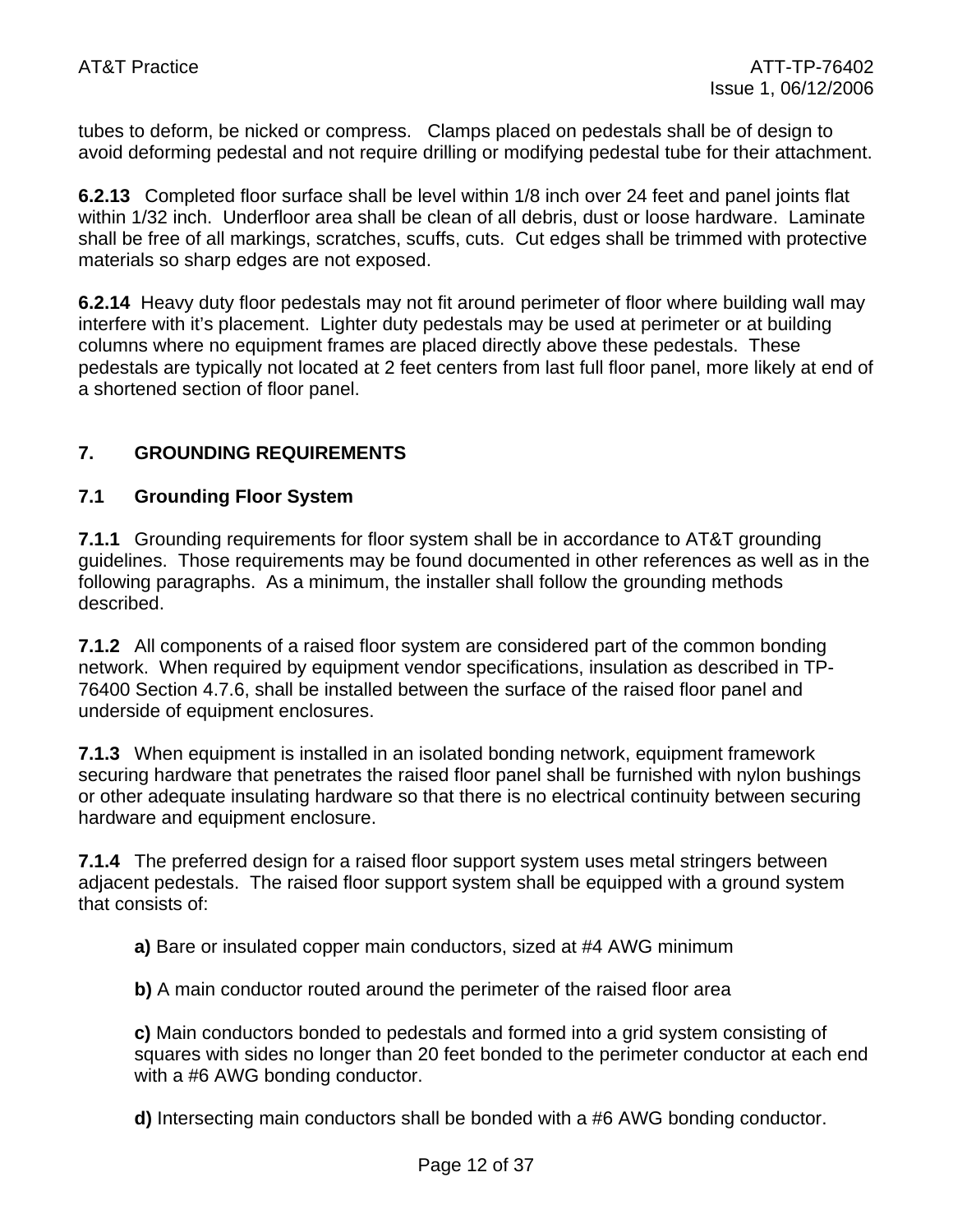**e)** The grid system shall be bonded to an IS POP/VHO GRD or OPGP bus bar with a #2/0 AWG conductor. The conductor shall be connected to the approximate center of the grid.

**f)** A minimum #6 AWG bond from the grid system to metal conduits entering the grid area if no MGB, IS POP/VHO GRD, or OPGP bus bar is available

**7.1.5** The preferred design for a raised floor system uses metal stringers between adjacent support pedestals. If metal stringers are not used, the following shall be installed in addition to the ground system described in **Paragraph 7.1.4**:

**a)** Intermediate bonds between the grid system main conductors and support pedestals at 4-foot intervals

**b**) A minimum #10 AWG branch conductors connected, at intervals not exceeding 4 feet, between parallel #4 AWG main conductors forming the sides of a 40-foot grid square the branch conductors shall be bonded to every other pedestal so that every floor panel is in contact with at least one bonded pedestal.

**7.1.6** There are no restrictions on contact between the grid assembly and conduits, ducts, pipes and other conductive materials installed under the floor, or extended through the floor that are part of the common bonding network.

**7.1.7** Bonding conductors shall not be run over building service components or floor system components as shown in **Figure 11**. The conductors shall rest on building floor.

#### **8. SEISMIC ZONE REQUIREMENTS**

#### **8.1 Access Floor Design**

**8.1.1** Access floor design in high seismic risk locations requires designing floor system in conformance to building code requirements for earthquake loads.

**8.1.2** Floor systems shall be designed to handle dead load of equipment loads up to 1000 pound weight per frame, 7 feet height with center of gravity at mid-height. Several frames of equipment at these weights will be configured in lineups across the floor system.

**8.1.2** AT&T establishes two seismic risk scenarios across all serving areas. Low Seismic Risk locations are Zones 0,1 and 2. High Seismic Risk locations are Zones 3 and 4. Floor systems should be designed for one of the two risk scenarios using appropriate AT&T design requirements and UBC requirements.

#### **8.2 Equipment Securing**

**8.2.1** The proper method of securing of equipment framework on access floor requires the framework be secured from any overturning possibilities and horizontal walking across the floor.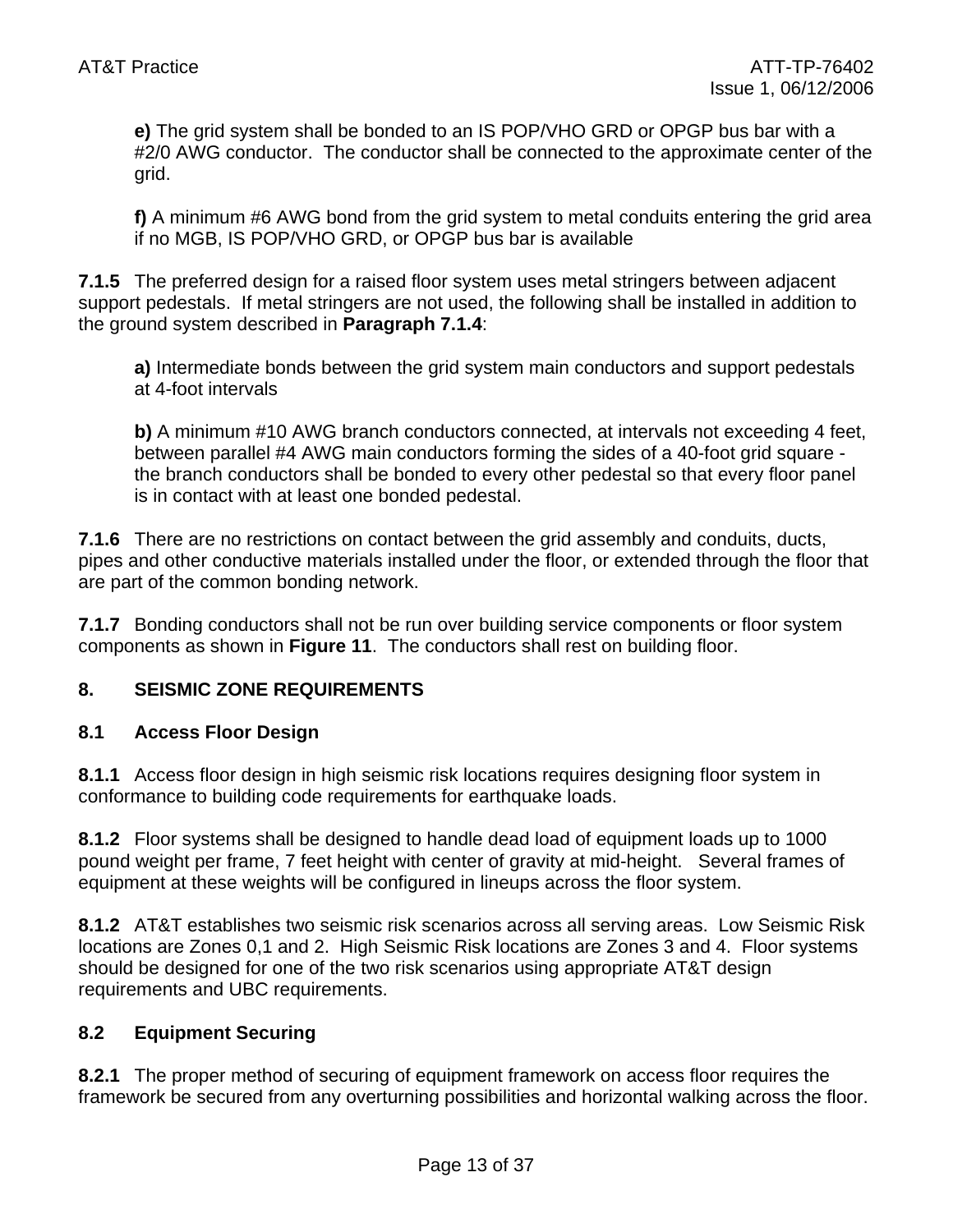**8.2.2** The level of securing required will be dependent on risks of the particular site. The risks result from natural environmental conditions, building conditions, foot traffic through the area and amount of construction at the site. The unbalanced loads of the equipment framework poses the greatest overturning risks for equipment.

**8.2.3** Equipment frames are required to be secured in some measure back to the building floor in all cases in low and high seismic risk locations.

**8.2.5** When light duty floor systems are used, the equipment frames shall be secured to the building floor by threaded rods.

#### **9. SECURING EQUIPMENT FRAMEWORKS ON ACCESS FLOOR**

#### **9.1 Equipment On Light Duty Floor**

**9.1.1** Equipment frameworks installed on light duty access floors with non-captured heads requires equipment to be secured to the building floor. The equipment framework shall never be secured direct to the light duty access floor or by securing to a channel straddled under floor stringers.

**9.1.2** Equipment framework shall be side junctioned to all adjacent equipment to avoid pounding and to maintain alignment of lineup. A minimum of top and mid-height attachment shall be provided to adjacent equipment. For equipment frames of deep sides such as cabinets, junctioning hardware required at top corners and front and back points at mid-height. Hardware shall be minimum Grade 5 materials of minimum ½" diameter if through bolting. Junctioning details using flat plate between frames may require smaller hardware of greater quantity.

**9.1.3** Where equipment frames are not side junctioned, a space of 5 inch minimum shall be provided between frames. Framework placed near building walls, columns or other structural member shall have 5 inch space from building member.

**9.1.4** The equipment frames shall be secured to floor anchors or floor mounted channel by way of threaded rod through cut hole in floor panel down to building floor as shown on **Figure 13**. Each frame shall be secured at each corner to building floor. A single unspliced length of threaded rod shall be used for each anchor.

**9.1.5** Holes in floor panels shall avoid being located within 2 inches of floor panel edges to avoid weakening floor panel and interference from stringer. Move to alternate hole location in equipment frame or in worst case do not install anchor blocked by panel and stringer. Equipment frame with deleted anchor(s) must be junctioned to adjacent properly secured frame to permit the deletion of anchor(s).

**9.1.6** Framework shall be secured to embedded concrete anchors equal to Hilti HDI (drop-in) style of anchors of ½ inch diameter. The anchors shall be embedded to 2 inch depth. Anchor shall be set with hammer set tool. All anchors shall be installed flush or below concrete surface.

**9.1.7** Threaded rod shall be inserted into floor anchor to at least 5 full turns (0.375 inch). An outer nut is not required at anchor to secure rod.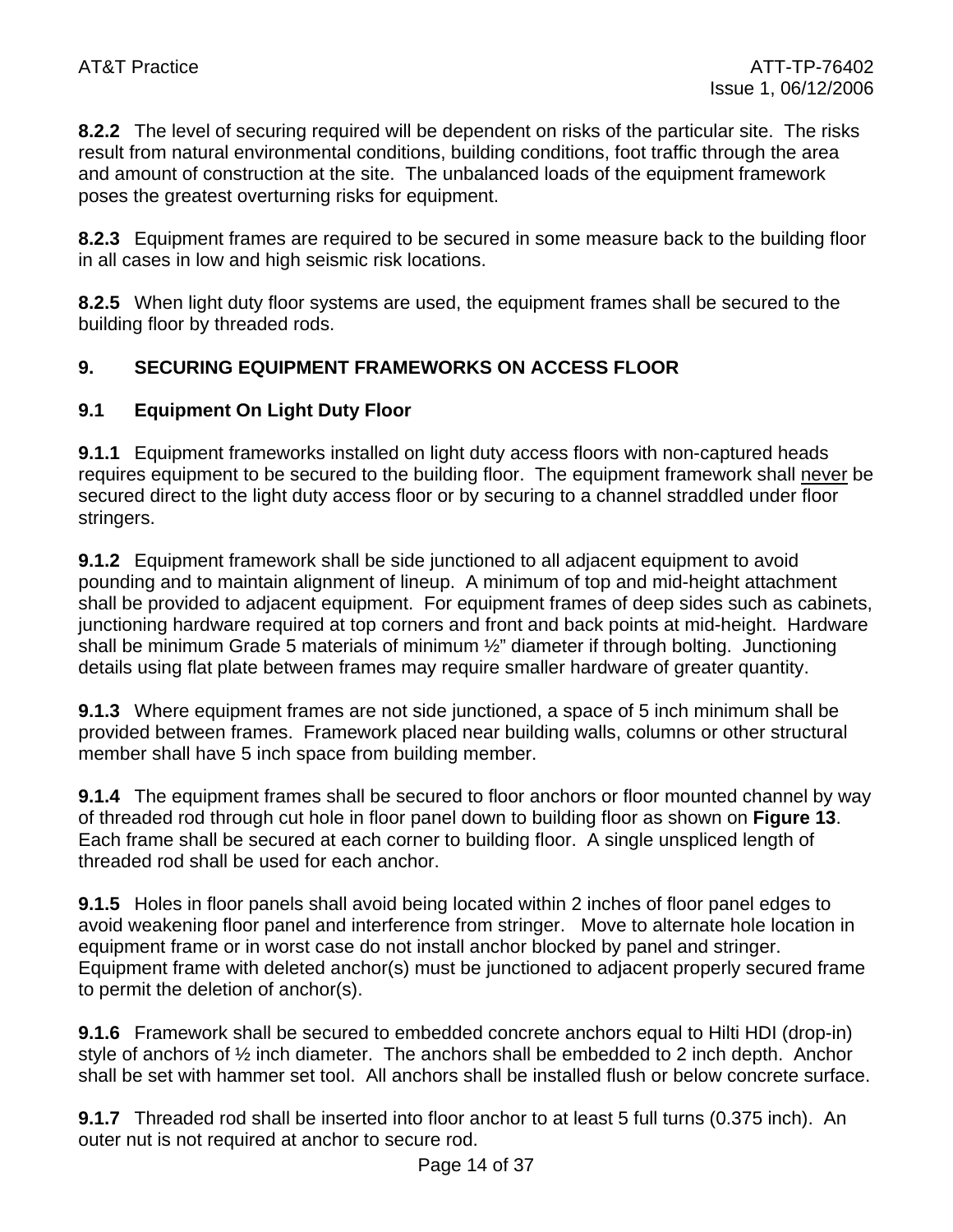**9.1.8** For long lineups of similar dimensioned equipment frames, an anchoring channel secured to the building floor may replace individual anchors. Two channels installed under the floor system parallel to the lineup can serve as anchoring points as shown in **Figure 14**. The Ushape channel shall be equal to Unistrut P-1000T. The channel shall be secured to the building floor with U-Bracket and embedded anchors at approximately 36 inch centers. Anchors shall be equal to Hilti HDI ½ inch diameter.

**9.1.9** Position ½" channel nuts in U-shaped channel for equipment frame securing rod.

**9.1.10** Elevated channels secured to building floor can provide anchor positions for equipment frames blocked by under floor components such as pipes, conduit or cables by bridging channel over components as shown in **Figure 15**. The length of channel shall be secured to building floor at minimum at two points.

**9.1.11** Equipment frame shall be secured to building floor with  $\frac{1}{2}$ " diameter hardened threaded rod and nuts of minimum Grade 5 standard. A large diameter heavy washer shall be placed between securing hardware and base of equipment frame to prevent pull through base hole. For equipment requiring electrical isolation, a dielectric shoulder washer is placed under the large diameter steel washer.

**9.1.12** The anchor nut shall be tightened to approximately 10 ft. lbs.. Do not over tighten or equipment frame and floor panel could be deformed.

**9.1.13** Equipment frames not secured to building floor requires supplemental support overhead to prevent overturning risks as shown in **Figure 16A** and **16B**. The supplemental support is required in addition to bolting base of cabinets to floor panel. Equipment frames fastened to light duty floor system are not considered secured to the building floor.

**9.1.14** Equipment frames shall never be braced to ceiling suspended overhead cable rack or auxiliary framing.

**9.1.15** Supplemental overhead support shall be with rigid cross aisle member between every two opposing lineups at 5-6 feet span. For odd number of lineups, the supplemental support may need to be extended over to a third lineup of equipment frames. The connector shall be equal to a U-Shape channel such as Unistrut P-3300. The cross aisle member shall fasten to the top of the cabinet at two places with minimum ½" Grade 5 hardware. All frameworks in the lineup shall be side junctioned to form a rigid assembly.

**9.1.16** Cable racks supported on top of cabinets per SBC-TP-76401-001, Internet Services Cabinet Supported Cable Rack Requirements, have U-Shape channels positioned perpendicularly under cable rack. The cable rack supporting channel, if extended across the aisle to the adjacent lineup can be used as supplemental support for cabinets in place of a separate run of channel.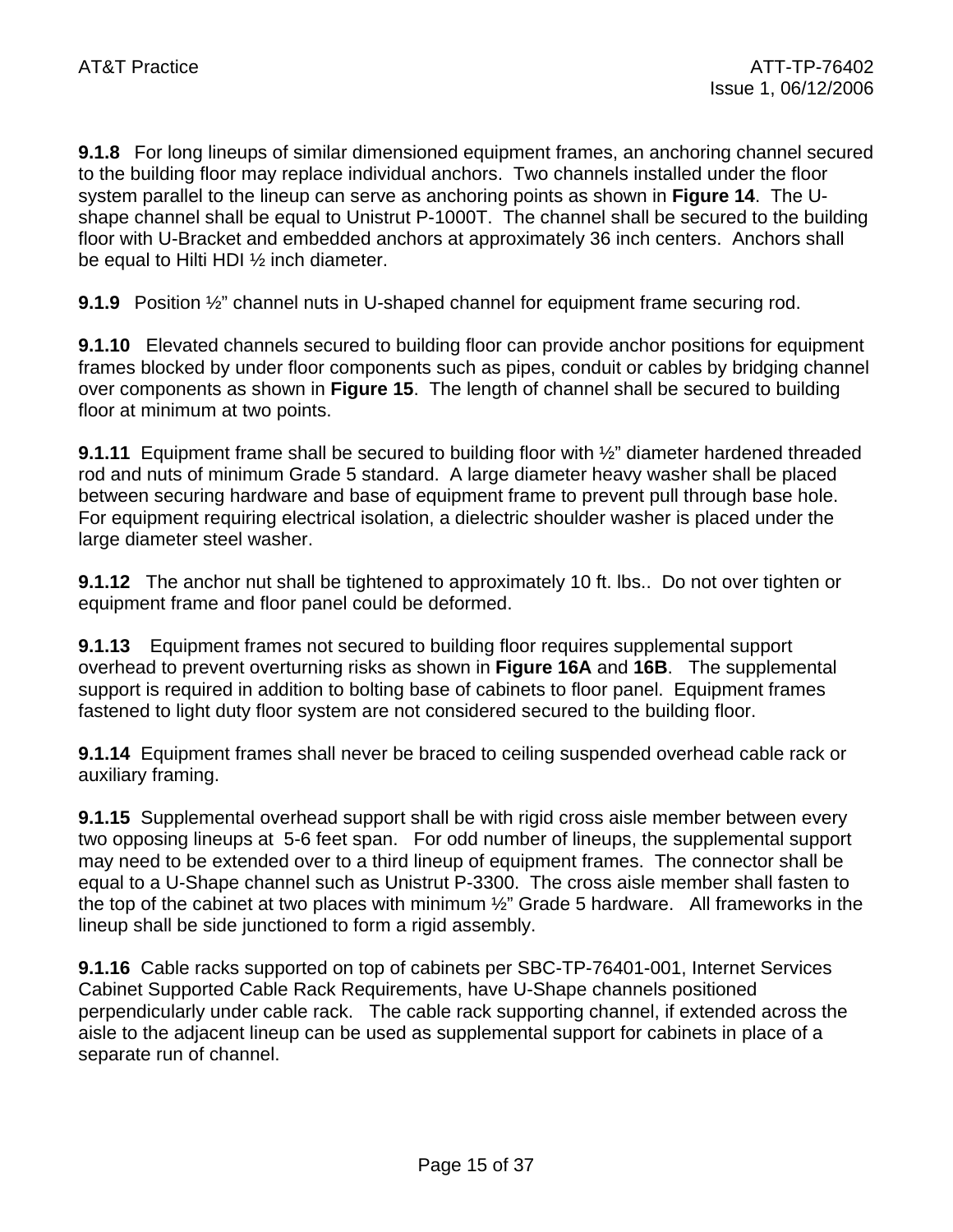#### **9.2 Equipment On Heavy Duty Floor**

**9.2.1** Equipment frameworks can be secured directly to the floor panel by through-bolts on heavy duty floor systems. Securing of equipment frameworks down to building floor will not be necessary. It is imperative that access floor system is designed to accept the live load condition of equipment weight secured to the floor system.

**9.2.2** The hardware required for securing equipment frameworks to the access floor panel shall be a 1/2" - 13 hex head Grade 5 capscrew, 2" x 2" x 1/4" square washer, 1/2" flat round washer (min. 1-1/4" O.D., 0.112 thick), 1/2" - 13 heavy hex nut as shown in **Figure 17**. The capscrew length required is calculated from height of top surface of cabinet base to floor panel plus another 2" length for thickness of floor panel and washers. For example if the distance of cabinet base to floor panel is 3-1/4", the length of the capscrew will be 5-1/4" long  $(3-1/4 + 2 =$ 5-1/4).

**9.2.3** The 2" x 2" square washer is necessary to straddle the inverted cones of the underside of the floor panel as shown in **Figure 18**. Drilled holes not centered in a cone are acceptable and the square washer will end up not being flat on bottom of the panel.

**9.2.4** Tighten through-bolt nut to 10-15 ft.lbs.. Do not over-tighten or floor panel may be crushed by through-bolt. For equipment frame base not sitting directly on floor panel surface over-tightening may also deform equipment frame base. Stacking washers under base to eliminate space between base and floor surface would prevent base deformation.

**9.2.5** When drilled hole is required within 1-3/4" from edge of floor panels, the underside ridge may prevent washer from seating flat. Any holes positioned within 1/2" from edge of a floor panel may also be interfered by the floor stringer. Anchoring holes very close to panel edges may require alternate hole location or in worst case leaving those anchors out. Deletion of some anchors shall only be permitted where cabinets are junctioned to adjacent properly supported cabinets.

**9.2.6** Hole in floor panel for through-bolt shall be 5/8 inch diameter for clearing through-bolt. Through-bolt should not be in contact with floor panel.

**9.2.7** Equipment frameworks requiring electrical isolation shall have non-conductive shoulder washer placed under head of capscrew through-bolt. The isolation washer should provide insulation between capscrew and equipment base. Isolation pad or shims under the cabinet shall be provided to insulate cabinet base from floor panel.

**9.2.8** Equipment framework shall be junctioned to all adjacent equipment to avoid pounding and to maintain alignment of lineup. A minimum of top and mid-height attachment shall be provided to adjacent equipment. For equipment frames of deep sides such as cabinets, junctioning hardware required at top corners and front and back points at mid-height.

**9.2.9** Where equipment frames are not side junctioned, a space of 5 inch minimum shall be provided between frames. Framework placed near building walls, columns or other structural member shall be provided 5 inch space from building member.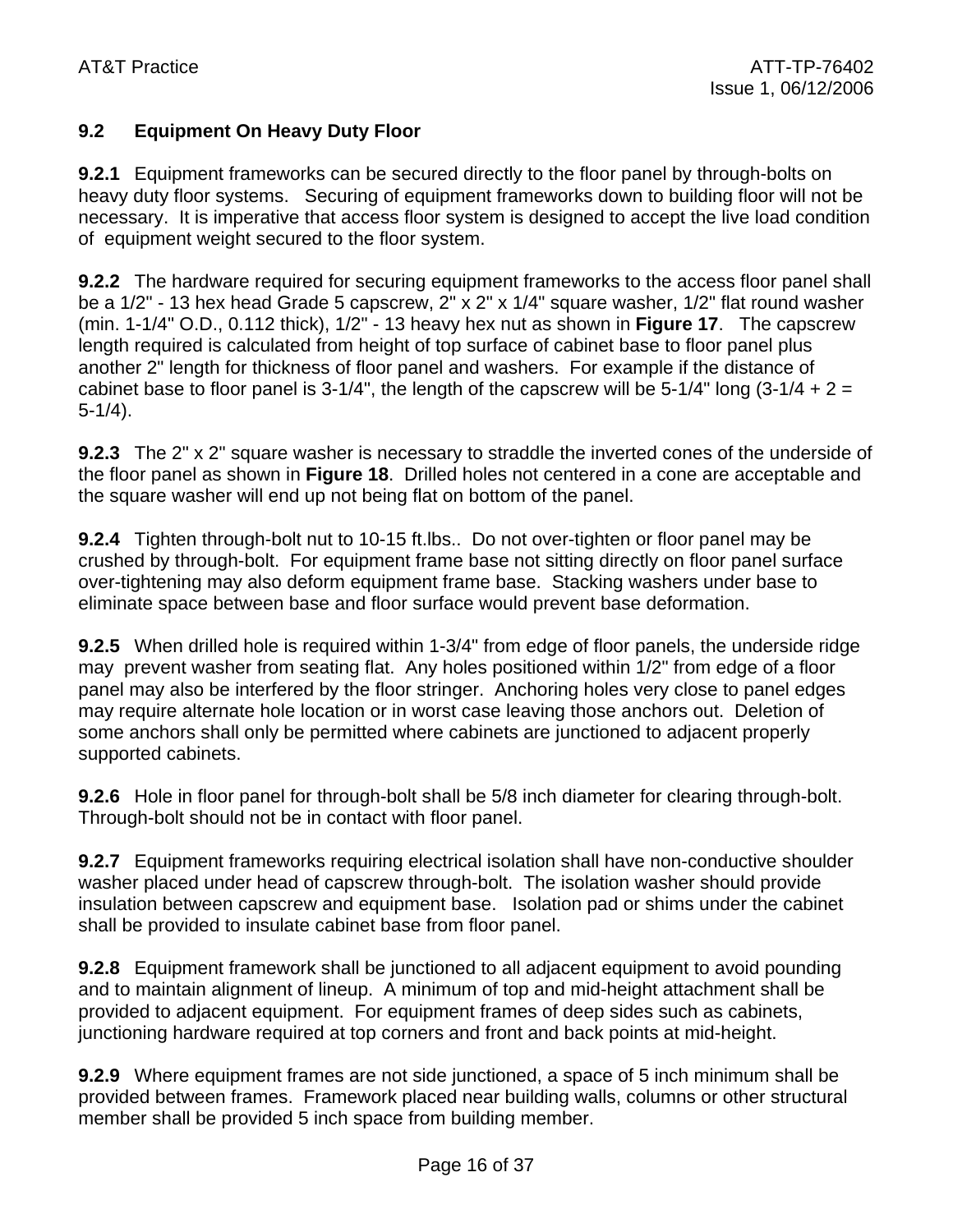#### **10. WORK ACTIVITIES ON COMPLETED FLOOR**

#### **10.1 Protection Of Floor**

**10.1.1** Movement of heavy equipment on top of access floor requires protection of floor with minimum  $\frac{1}{2}$  inch thick plywood sheets along full length of path. Rolling loads of wheeled dollies, hand trucks, carts, high-lifts shall always have wheels on top of the plywood sheets. Perforated air flow panels shall be protected with minimum  $\frac{3}{4}$  inch thick plywood due to lower compression strength surface.

**10.1.2** For normal non-installation service movement of light duty carts, the floor will not require plywood sheet protection. However, any signs that floor panel surface may be deforming under cart load requires discontinuing use of the cart until floor has been protected with plywood..

**10.1.3** There is never to be dragging, sliding or rocking of equipment, boxes, pallets or any other products across floor surface without first protecting floor from scratches and catching of joints. Hardboard sheets shall be placed over floor where product will be moved across floor.

**10.1.4** Lifting of floor panels shall always be with suction cup puller. Screw drivers used to pry floor panels is never permitted.

**10.1.5** Lifting of perforated air flow floor panels shall be with hook puller. Screw drivers shall never be used to pry panels up.

**10.1.6** It is highly recommended that floor panels be removed for under floor access in a pattern of every other panel to maintain alignment of floor system. Mark one corner of panel matched to adjacent panel for returning panel to original position and direction to ease reinstallation. Removal of full aisle length of floor panels may require realignment of floor starting at one end of aisle.

**10.1.7** It is recommended that stringers are not removed when accessing under floor space. Removal of stringers will result in misalignment of floor system and difficulty in reinstalling floor components.

**10.1.8** Floor panels shall never be dropped, stomped or otherwise forced back into place when reinstalling floor panels. Floor panels that do not go back into place easily may be because of misalignment of adjacent panels.

**10.1.9** Corner locked floor panels shall be re-secured at all four corners to the pedestal heads when reinstalling floor panels.

**10.1.10** Cuts made to floor panels shall be completed with floor panel removed and taken outside of equipment area. The size of cut shall never exceed 50 percent of total panel surface. All cut edges shall be covered with trim or floor grommet to eliminate sharp edges. See other paragraphs in this document for cuts of greater dimension.

**10.1.11** Floor system intended for under floor air handling of room cooling air requires all floor openings to be fitted with opening grommet to minimize air leakage. The grommet shall have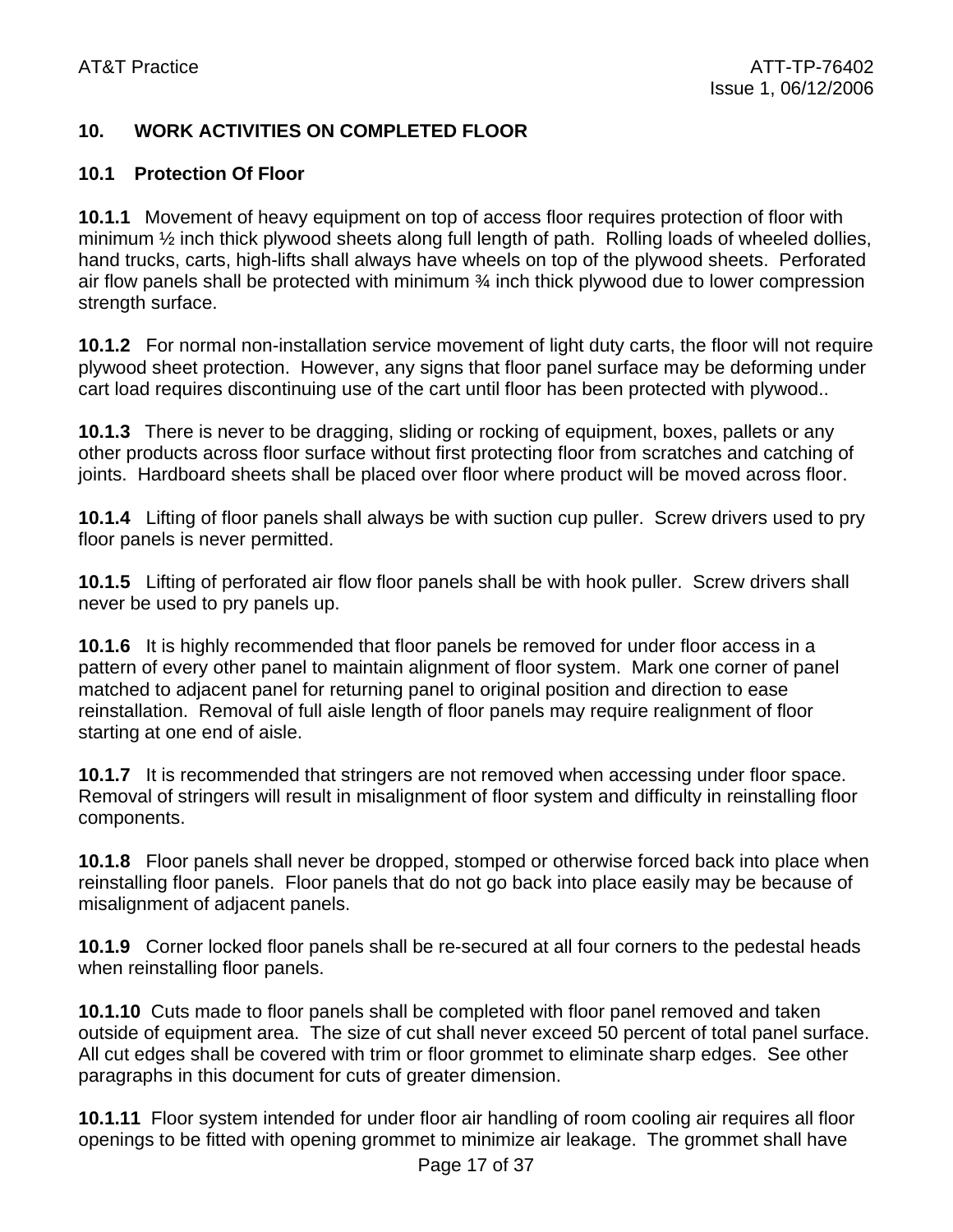adjustable opening to restrict air escape around cables and other service items from under the floor. Grommet shall not protrude above floor panel surface more than 1/8 inch. Grommet height shall be deep enough to protect opening from all cut surfaces of opening.

#### **10.2 Maintenance Requirements**

**10.2.1** Following installation of access floor there may be activities requiring floor panels be removed for access to under floor areas. After several cycles of removal and reinstallation of panels and stringers the floor panels may no longer be level, aligned or appearing to be as new. Adjustments and realignment of floor system may be required to be performed by original installation contractor.

**10.2.2** Panels that have experienced severe abuse leaving chipped, broken or scuffed surfaces may require replacement. All exposed floor panels in this condition shall be replaced or repaired. Spare panels are normally provided at all sites for such purpose. All other panels shall be cleaned with a damp mop to remove stains following completion of equipment installation. All precautions must be taken to avoid water dripping below floor.

#### **11. FIGURES**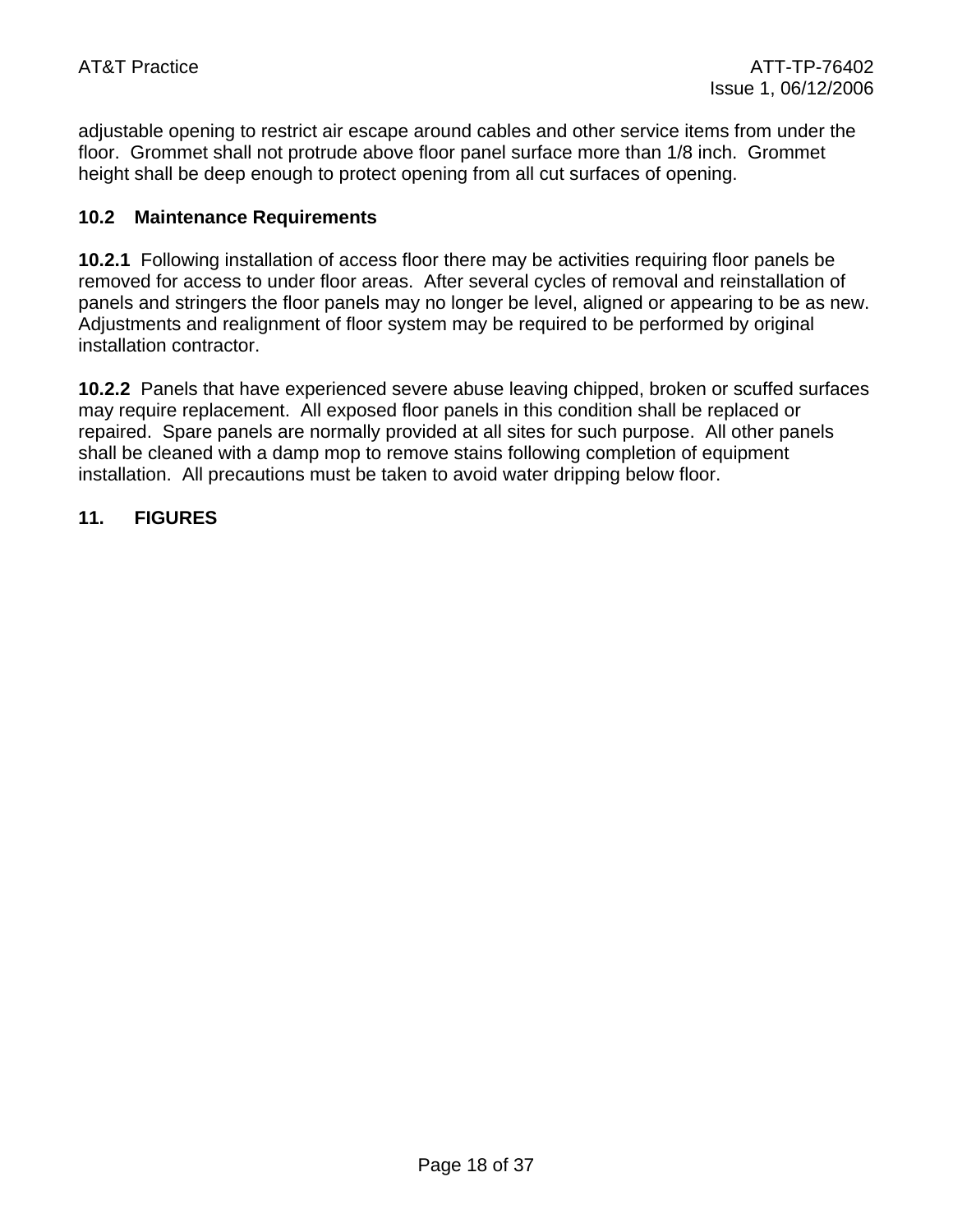### **FIGURE 1. Planning Access Floor Layout**

| an an S<br>€ | ನಿಧನಗಳು |                                  | <b>COMPUTER ROOM</b><br>AIR CONDITIONER<br>CRAC |                           |            |                                  | s para agus a companyes da compañadore s |  | <u> 1950 verskappen</u><br><b>COMPUTER ROOM</b><br>AIR CONDITIONER<br>CRAC | ъ,<br>₩, |
|--------------|---------|----------------------------------|-------------------------------------------------|---------------------------|------------|----------------------------------|------------------------------------------|--|----------------------------------------------------------------------------|----------|
|              | ٠       | <b>EQUIPMENT</b><br><b>FRONT</b> |                                                 | EQUIPMENT<br><b>FRONT</b> |            |                                  |                                          |  |                                                                            |          |
|              |         |                                  |                                                 |                           |            |                                  |                                          |  |                                                                            |          |
|              |         |                                  |                                                 |                           |            |                                  |                                          |  |                                                                            |          |
|              |         |                                  |                                                 |                           |            |                                  |                                          |  |                                                                            |          |
|              |         |                                  |                                                 |                           |            |                                  |                                          |  |                                                                            |          |
|              |         |                                  |                                                 |                           |            |                                  |                                          |  |                                                                            |          |
|              |         |                                  |                                                 |                           |            |                                  |                                          |  |                                                                            |          |
|              |         |                                  |                                                 |                           |            | <b>BUILDING</b><br><b>COLUMN</b> |                                          |  |                                                                            |          |
|              |         |                                  | HOT AISLE                                       |                           | COLD AISLE | Ÿ,                               |                                          |  |                                                                            | I.       |
|              |         |                                  |                                                 |                           |            |                                  |                                          |  |                                                                            |          |
|              |         |                                  |                                                 |                           |            |                                  |                                          |  |                                                                            |          |
|              |         |                                  |                                                 |                           |            |                                  |                                          |  |                                                                            |          |
|              |         |                                  |                                                 |                           |            |                                  |                                          |  |                                                                            |          |
|              |         |                                  |                                                 |                           |            |                                  |                                          |  |                                                                            |          |
|              |         |                                  |                                                 |                           |            |                                  |                                          |  |                                                                            |          |
|              |         |                                  | MIN.<br>36                                      |                           |            |                                  |                                          |  |                                                                            |          |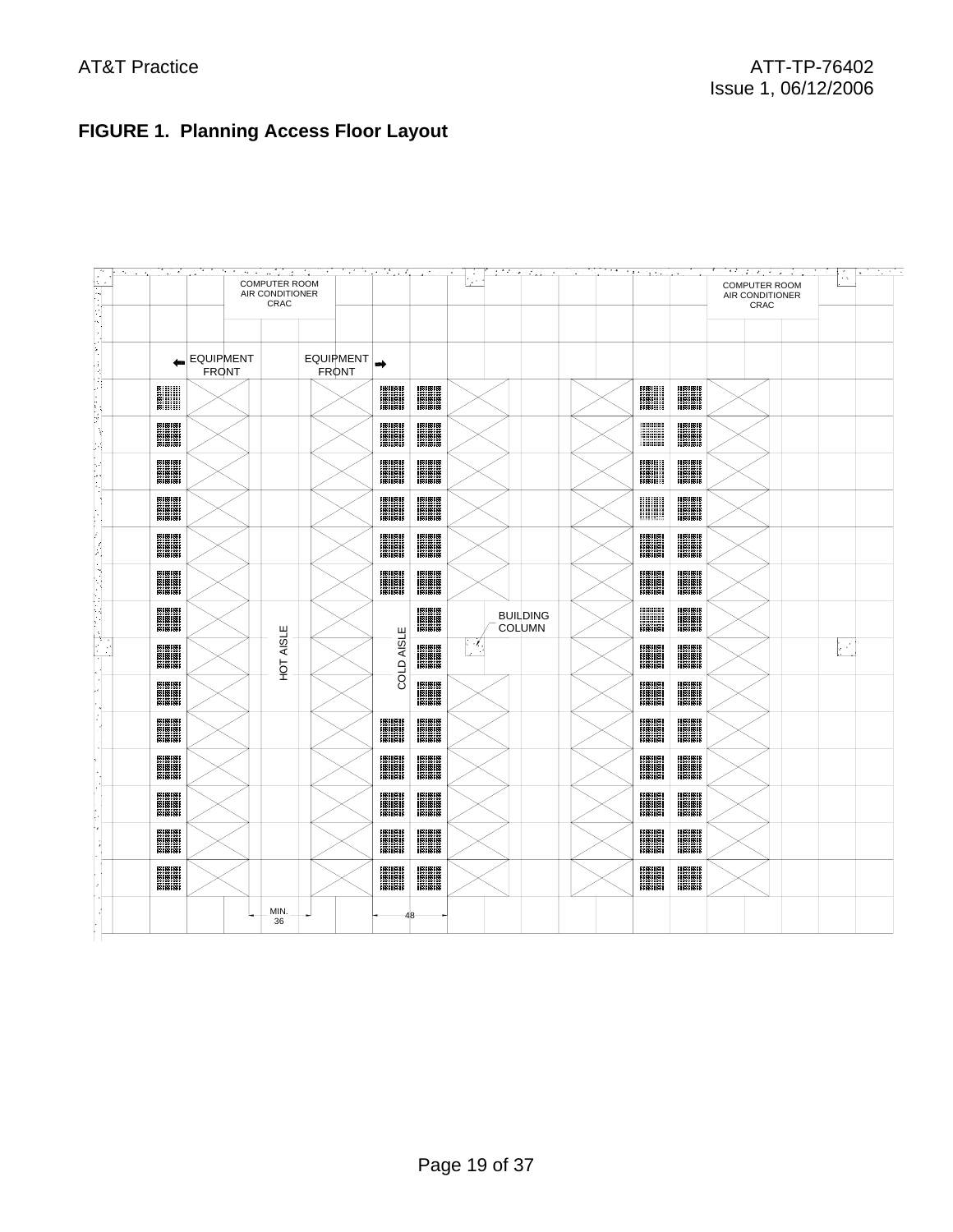### **FIGURE 2. Support of Components Off Floor**

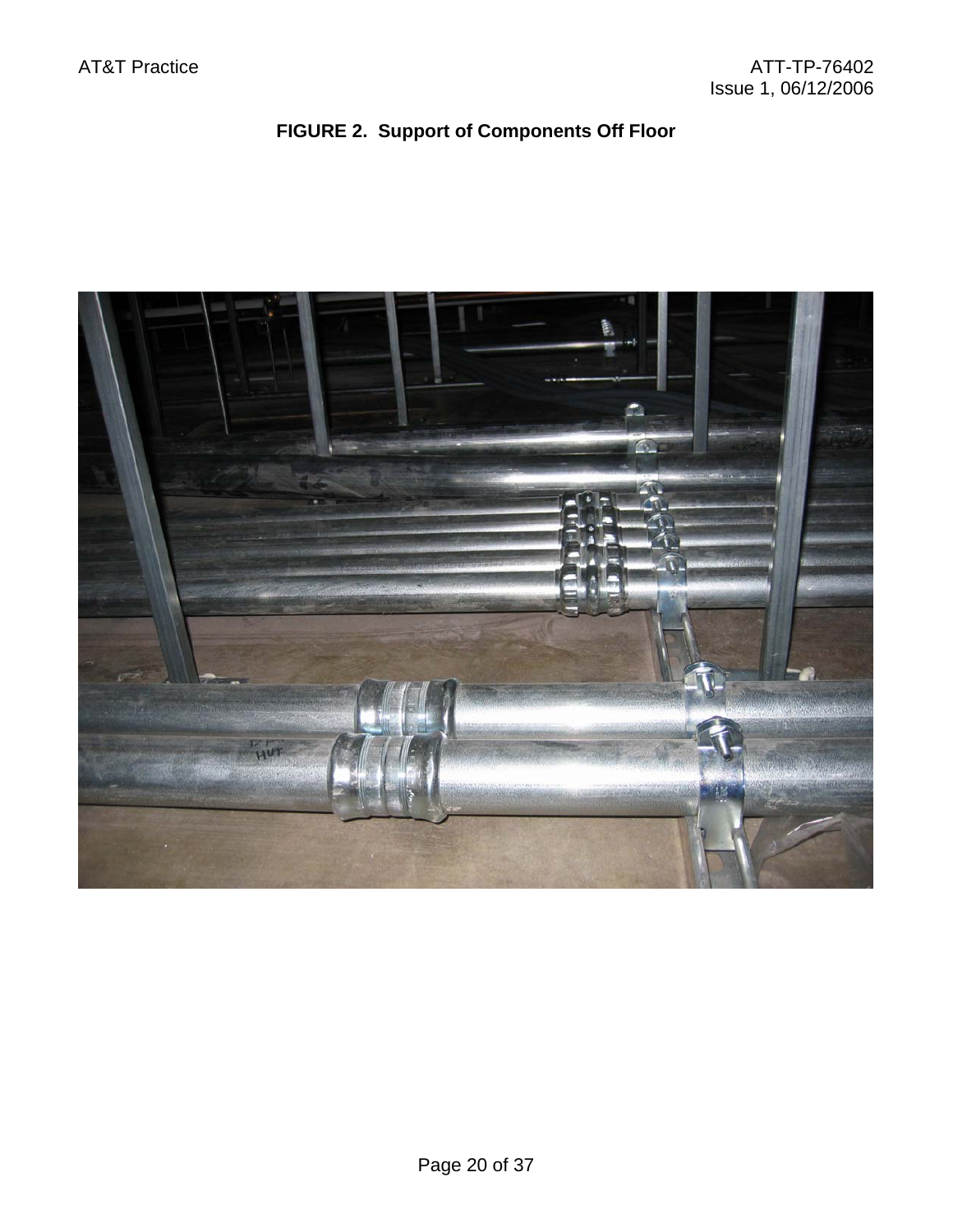### **FIGURE 3. Support of Components Off Floor**

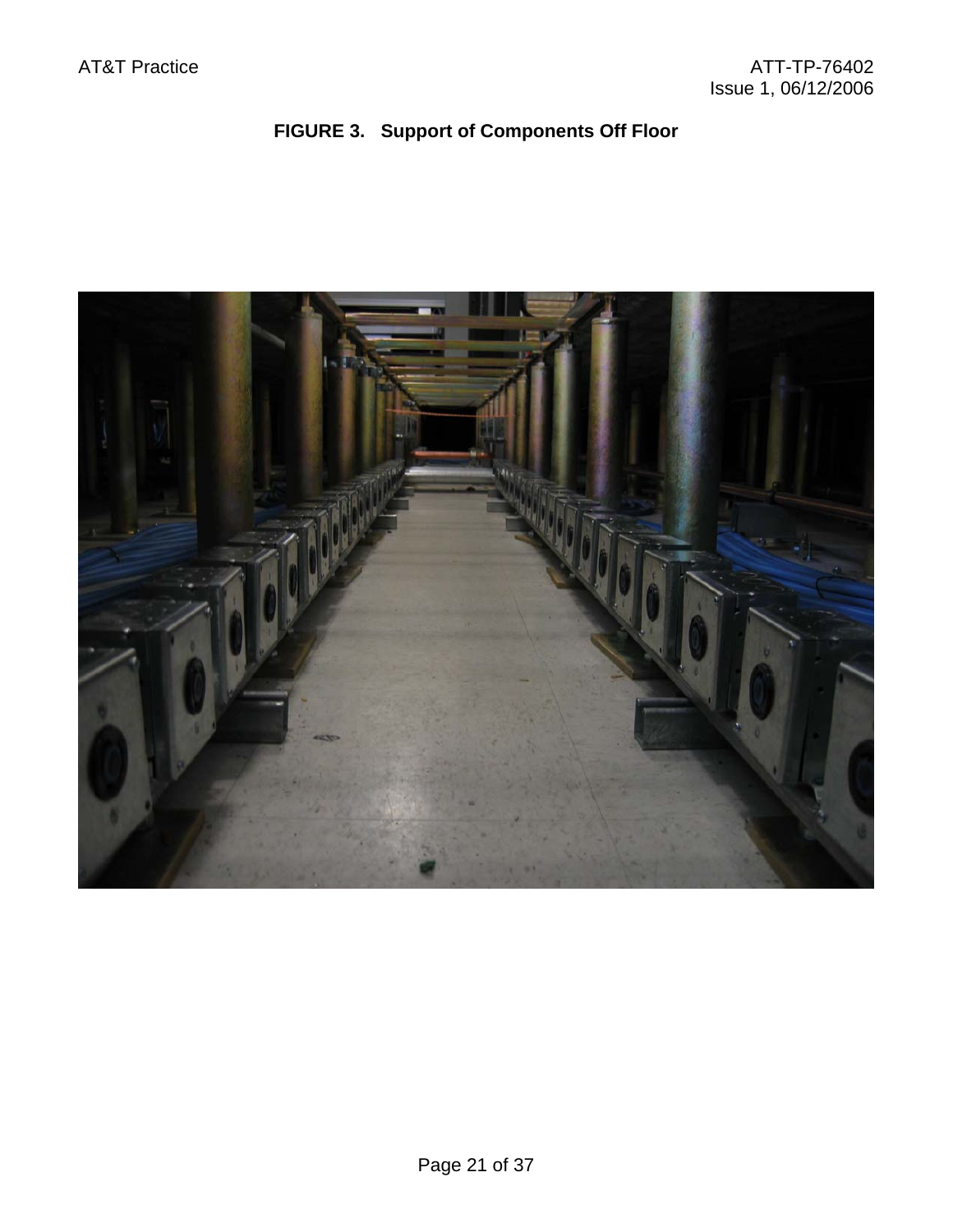### **FIGURE 4. Access Floor Components**

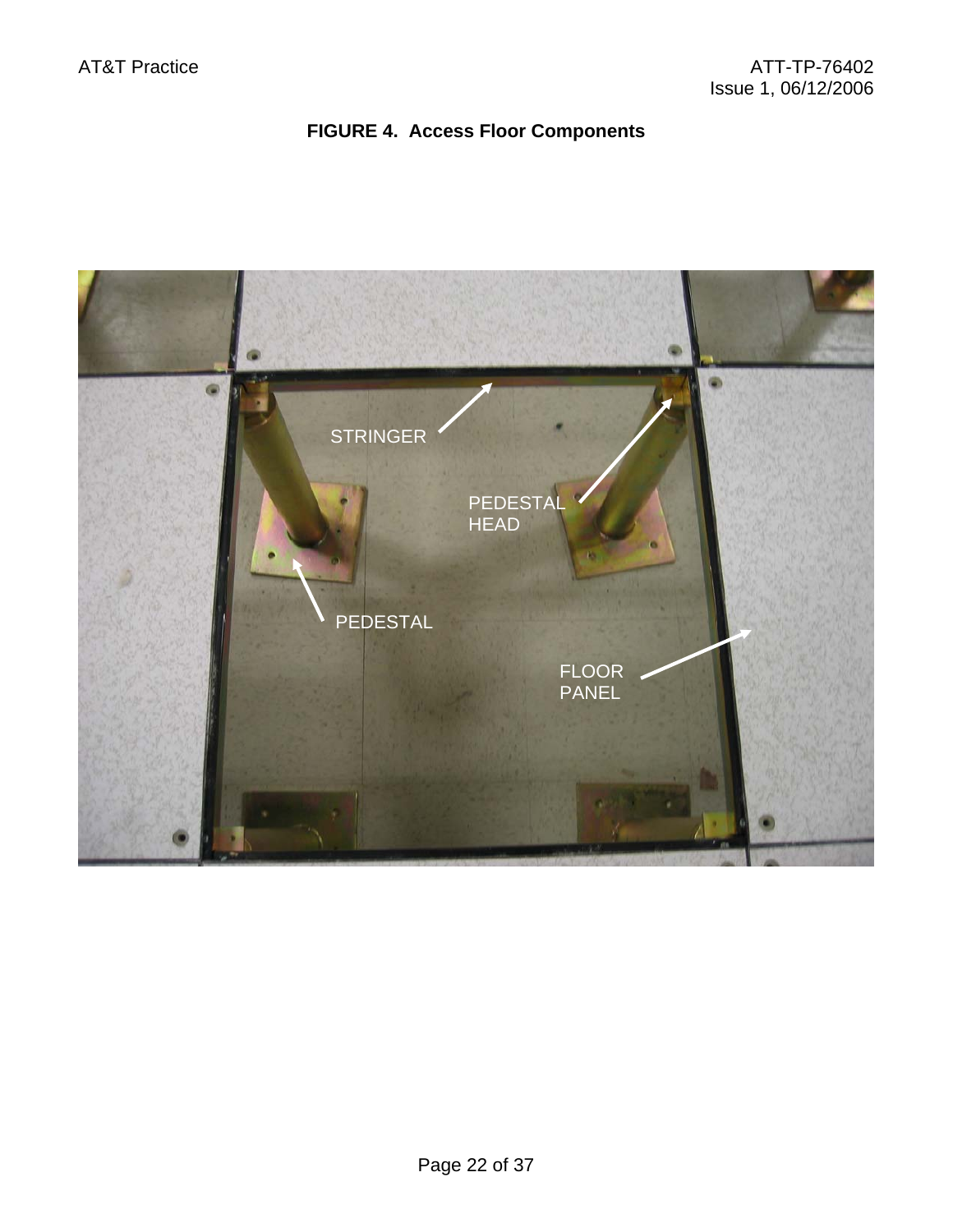#### **FIGURE 5. Square Tube Pedestal**



The square tubed pedestal shall not be used for equipment framework applications in any AT&T equipment building or AT&T controlled space.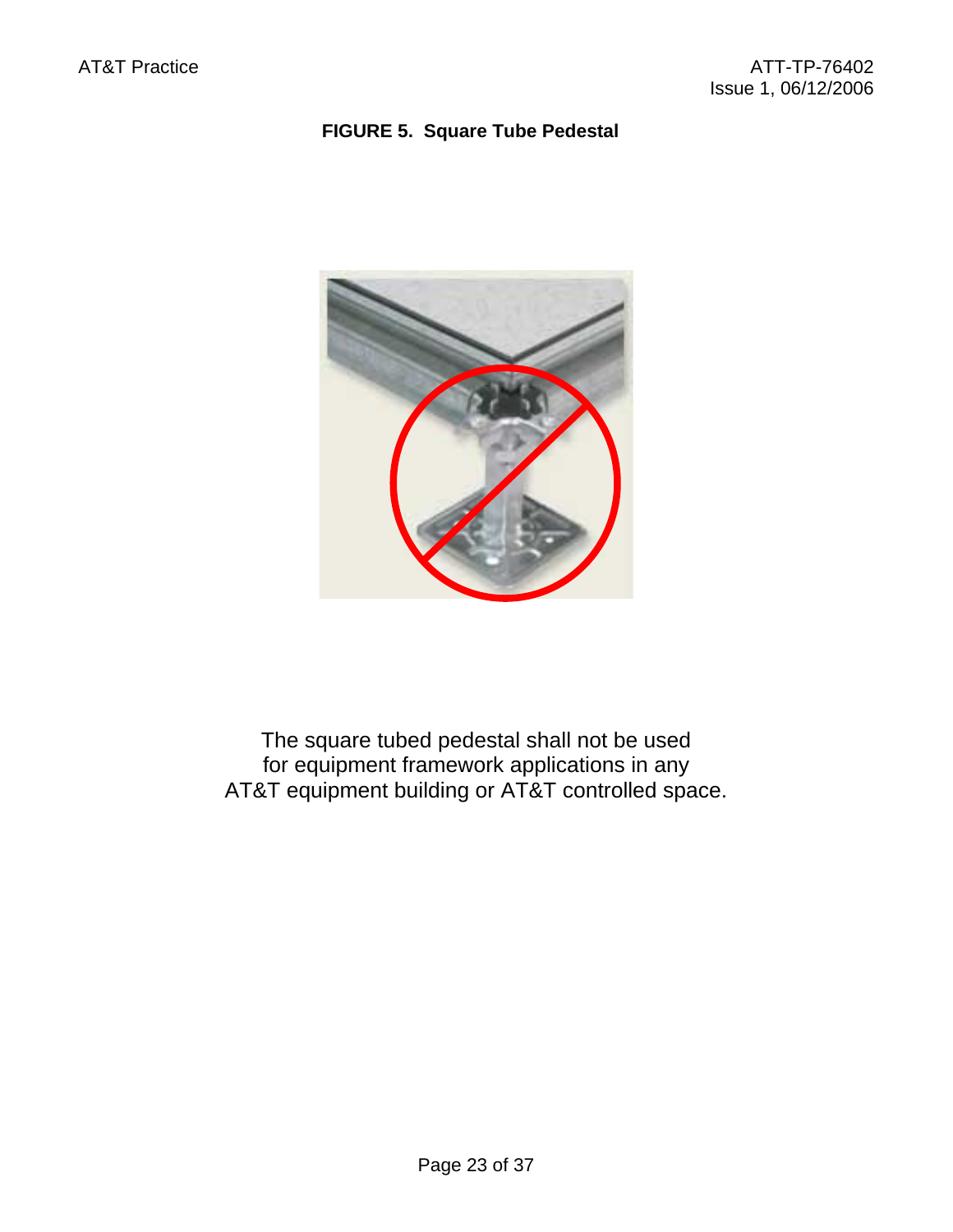### **FIGURE 6. Non-Captured Pedestal Head – Light Duty Floors**

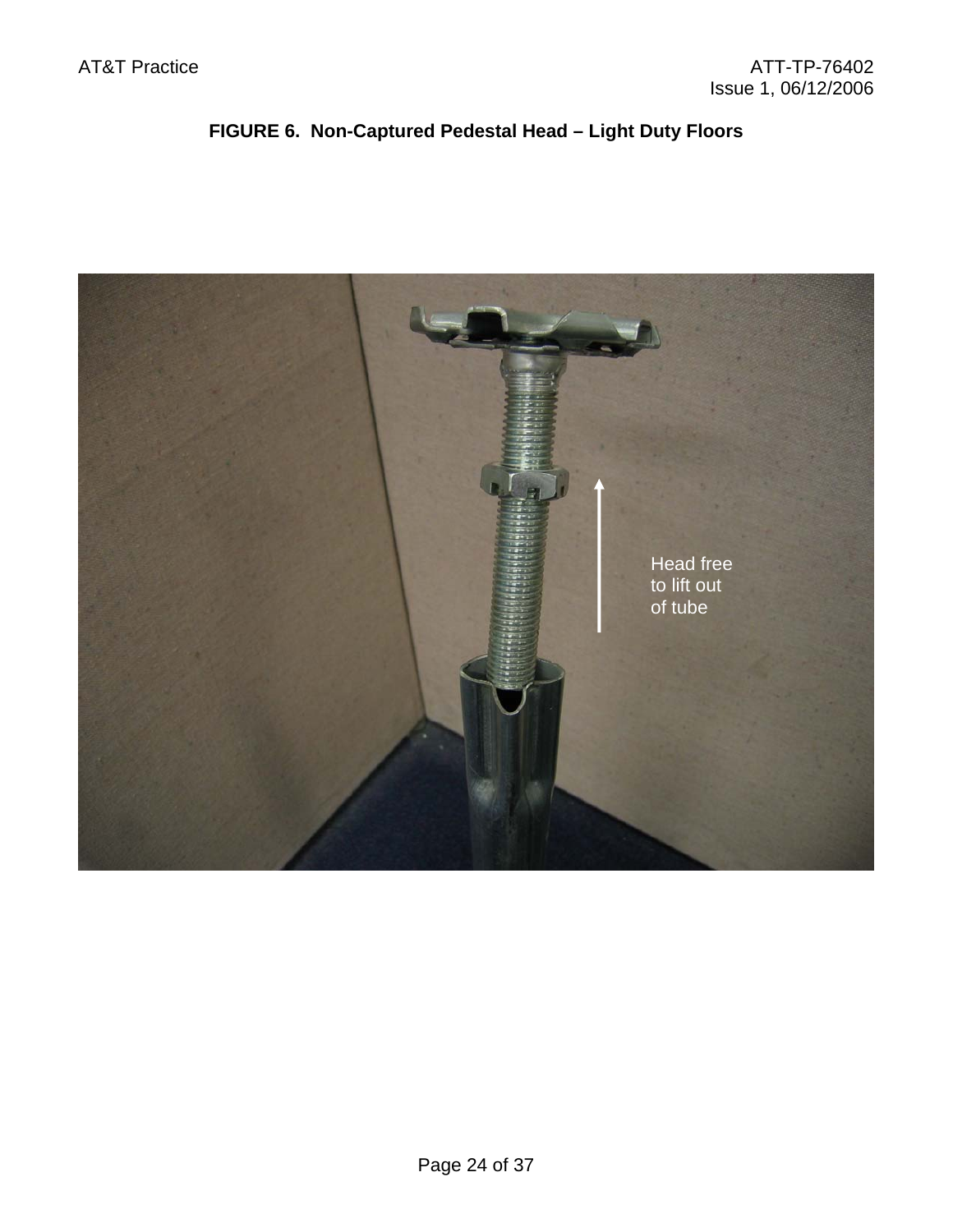### **FIGURE 7. Captured Pedestal Head – Heavy Duty Floors**

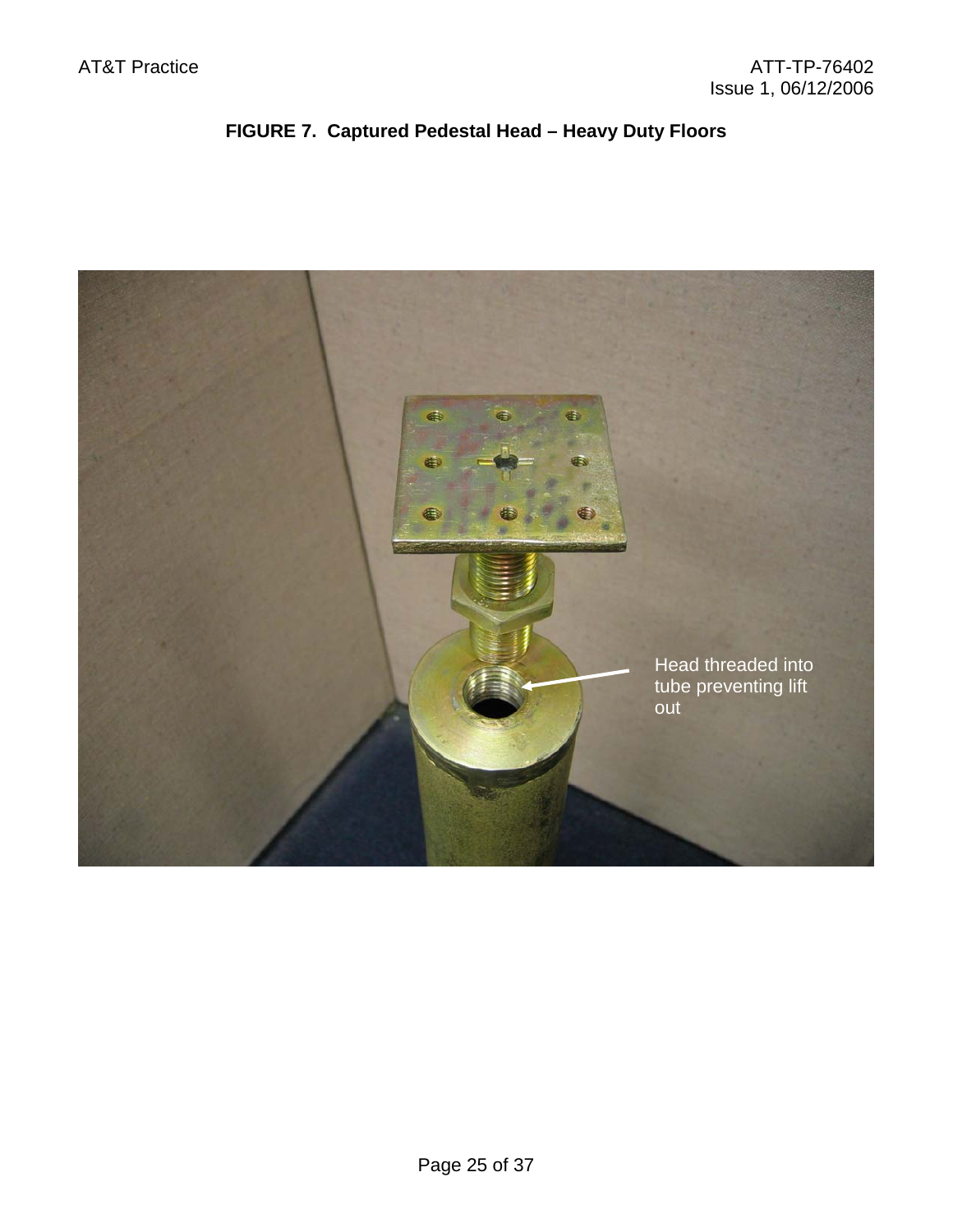#### **FIGURE 8. Anchor Pattern For 2 Anchor Applications (Low Seismic Risk Locations)**

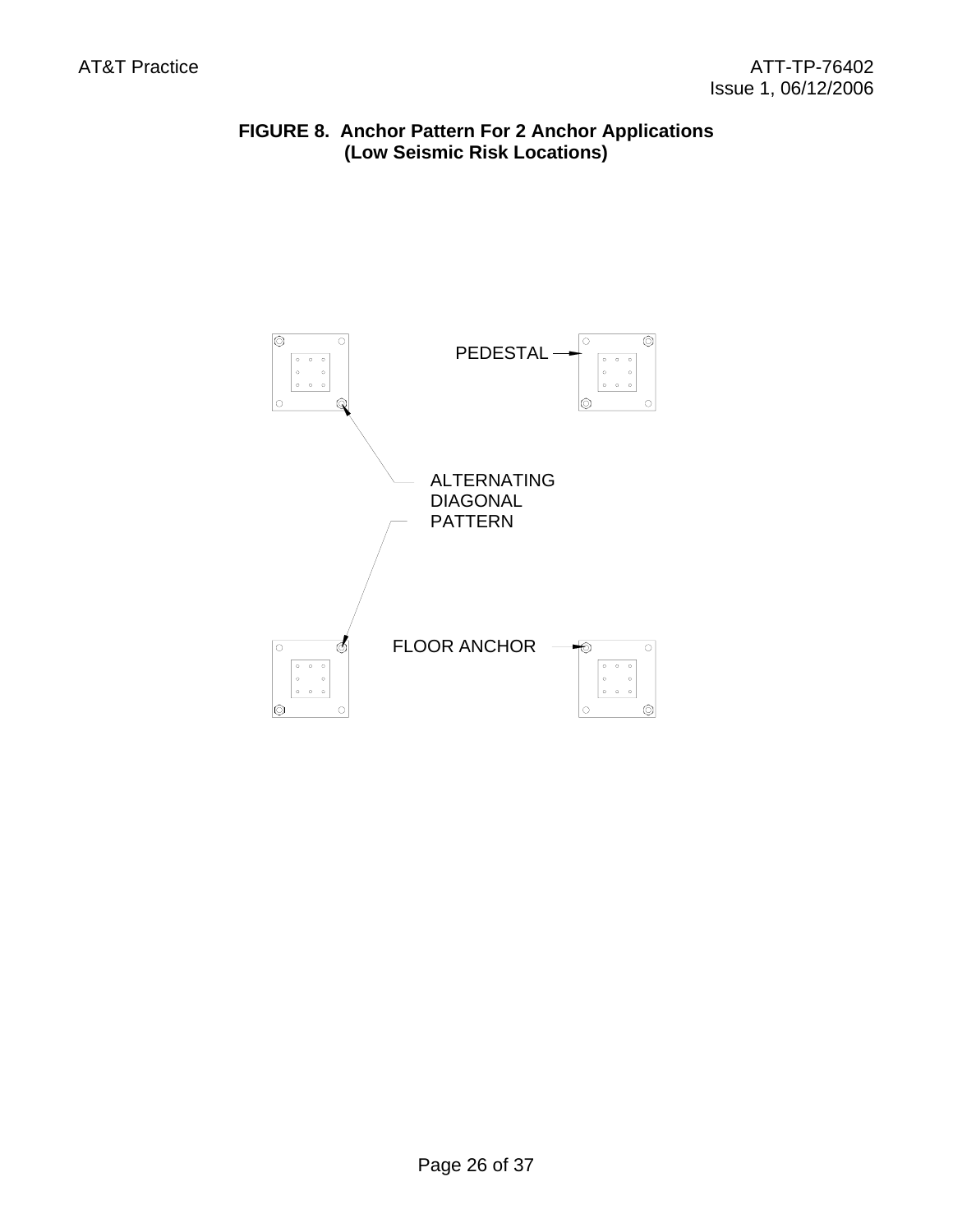

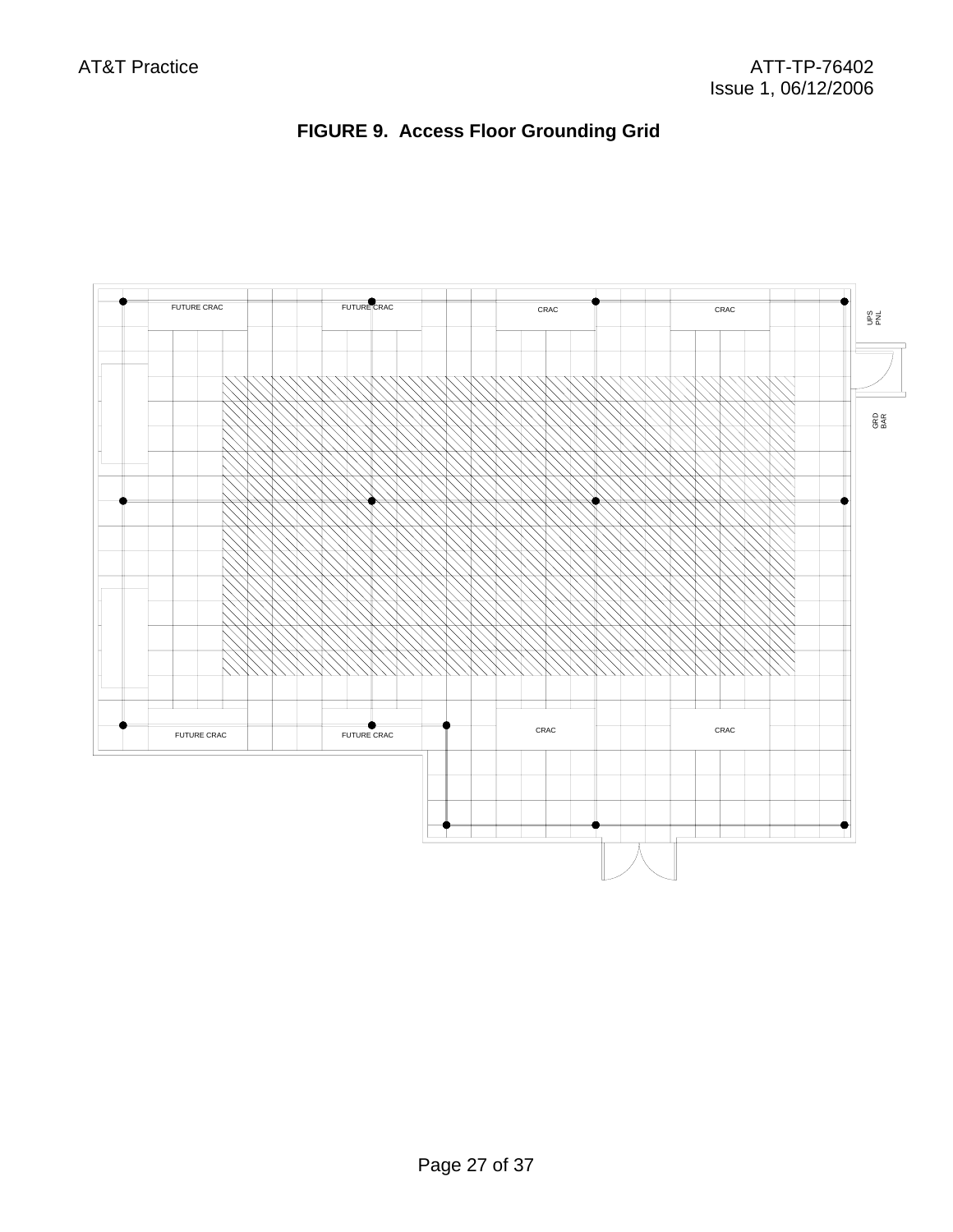## **FIGURE 10. Ground Conductor Bonding Hardware**

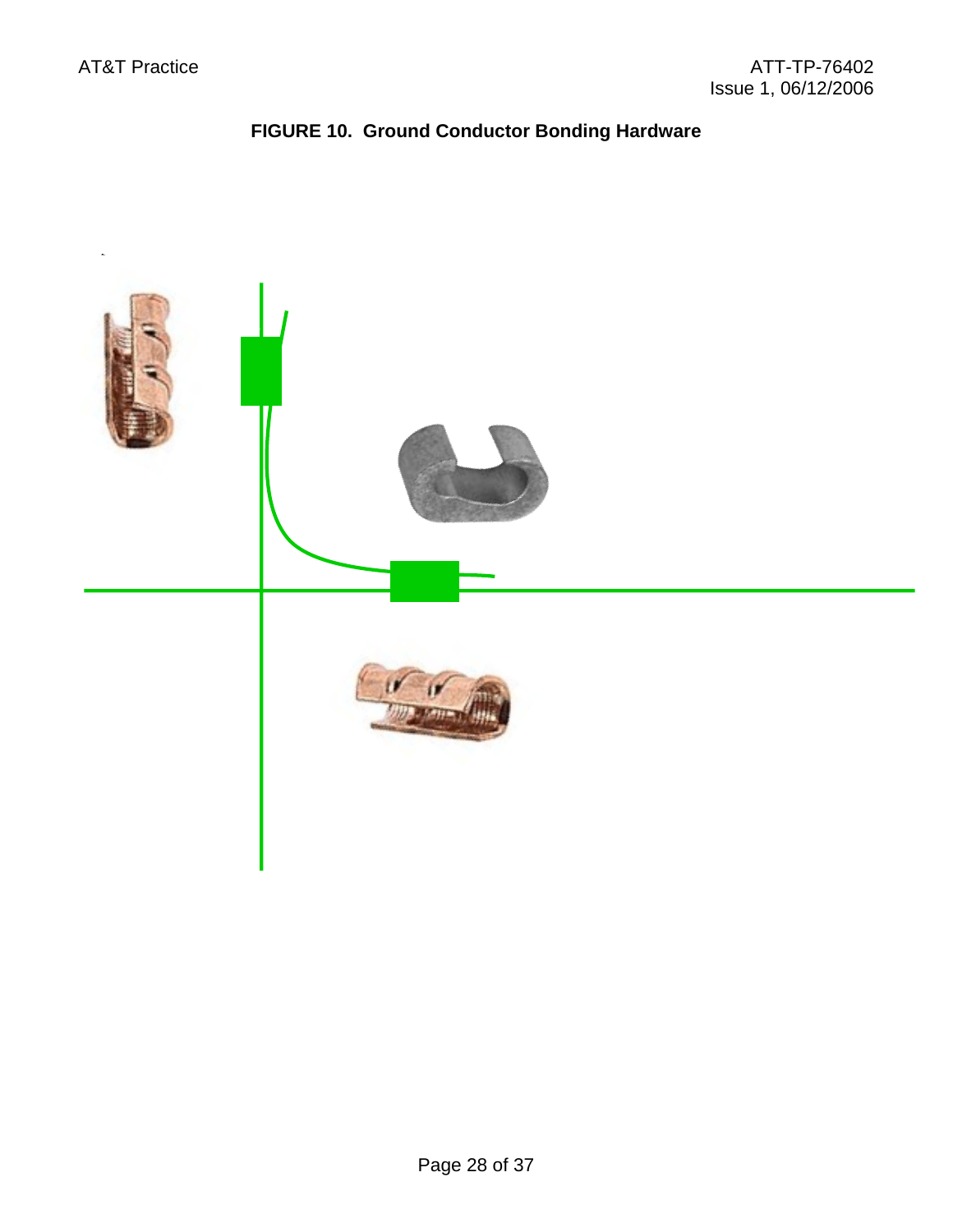### **FIGURE 11. Locating Ground Conductor**



#### ROUTE GROUNDING CONDUCTOR AT FLOOR LEVEL, NOT SUSPENDED ABOVE CONDUITS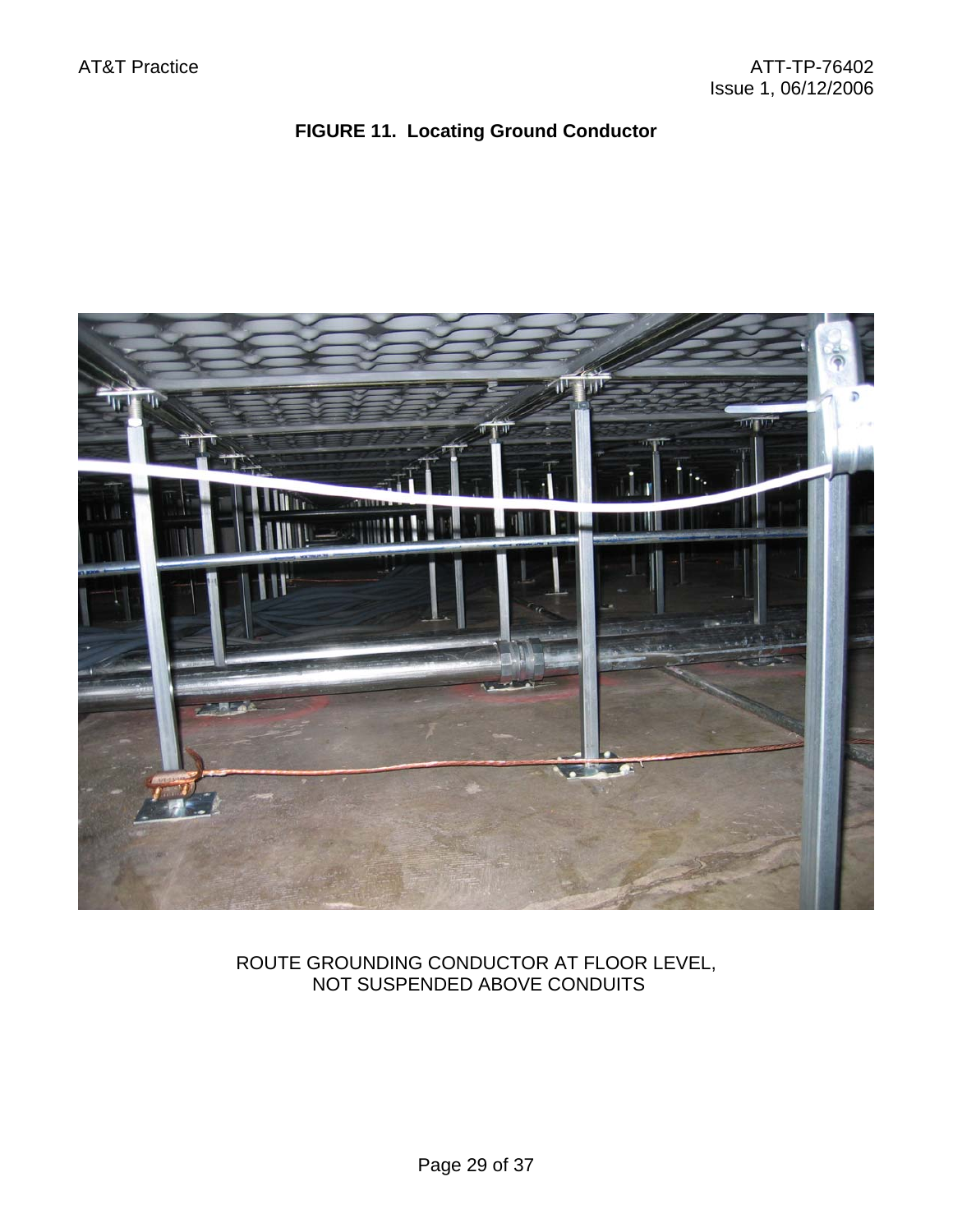### **FIGURE 12. Grounding - Bond To Pedestal**

Single hole lug crimped to stranded bare #6 AWG conductor.



Then C-Tap other end to grid.

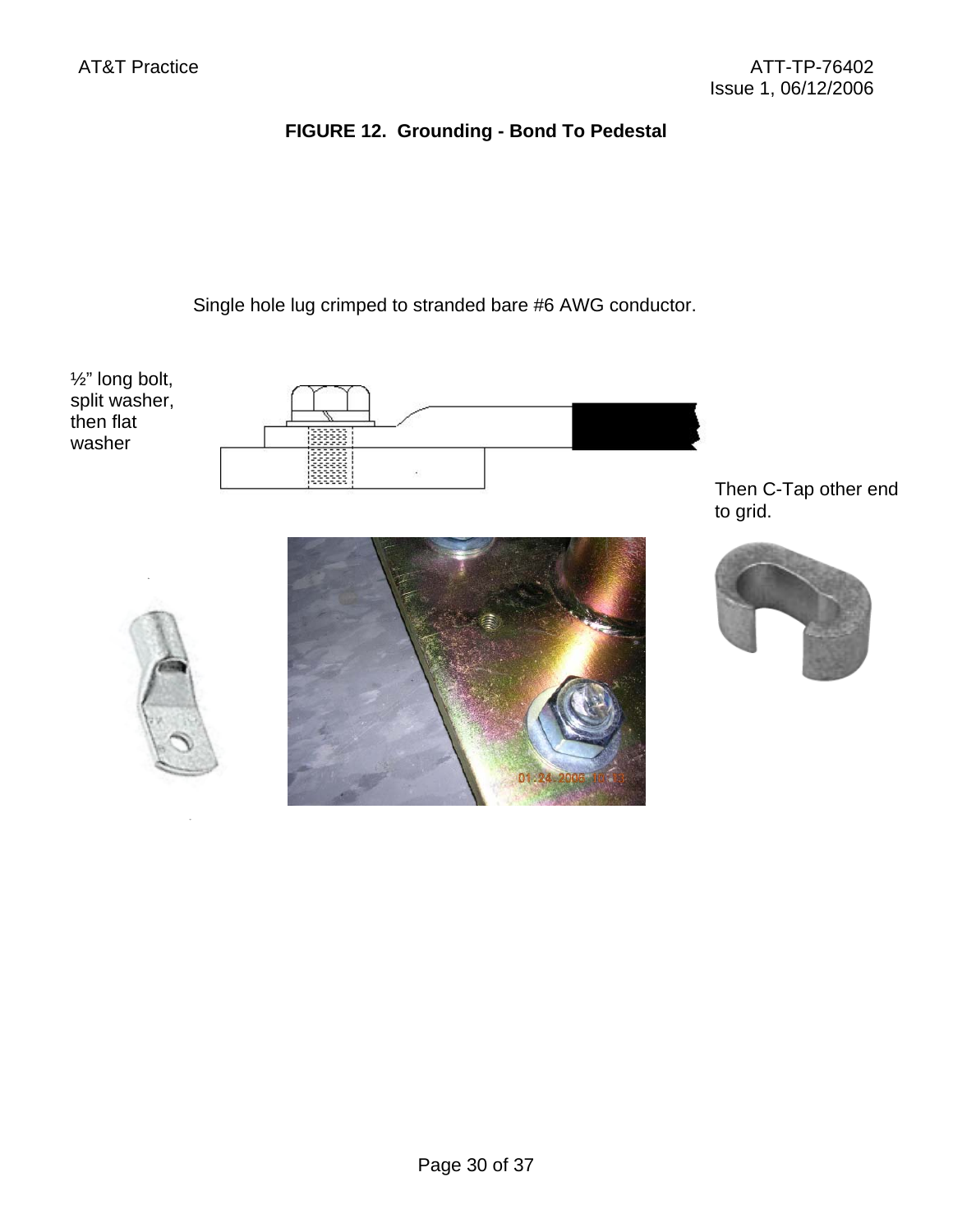

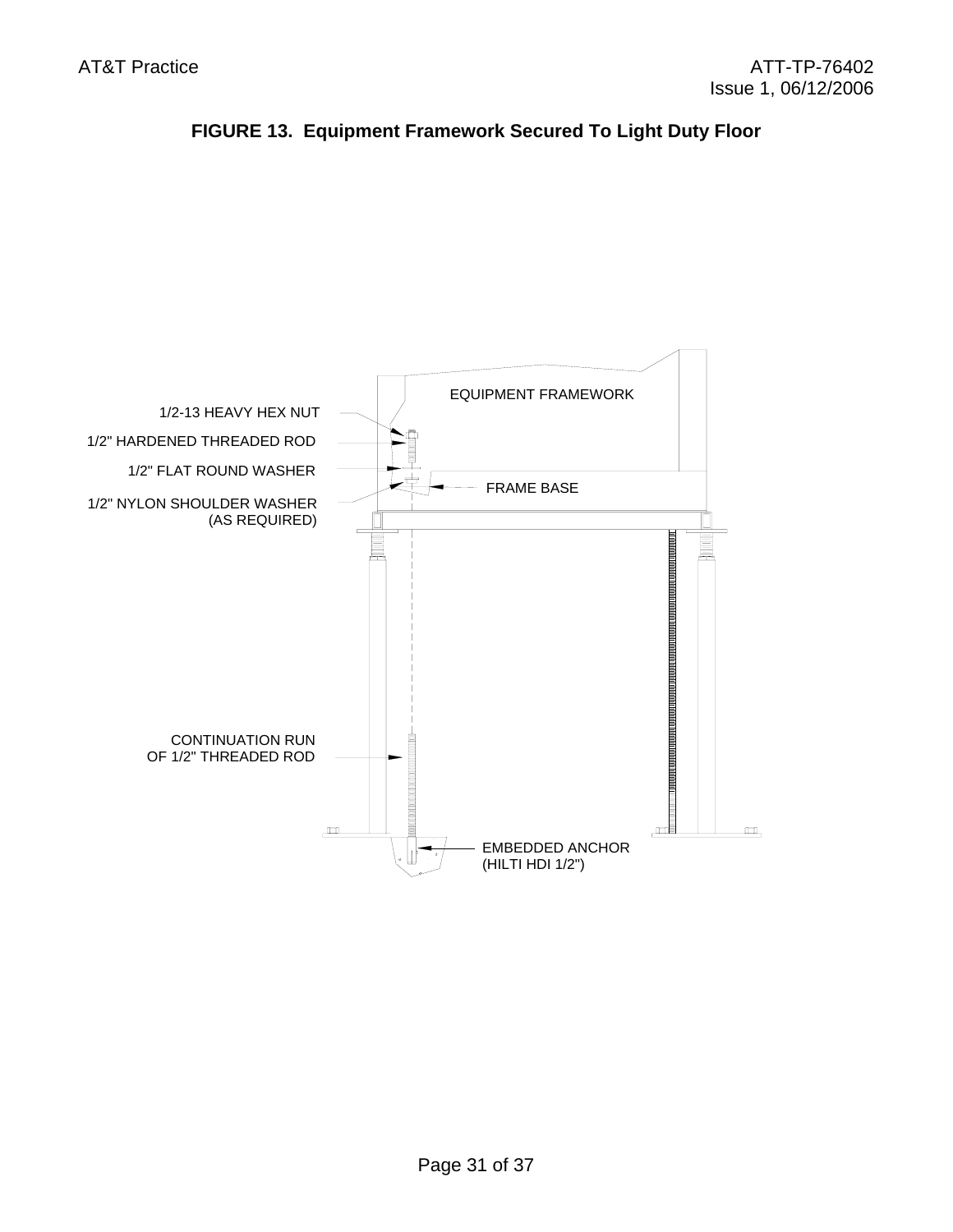

### **FIGURE 14. Floor Channel Anchoring Method**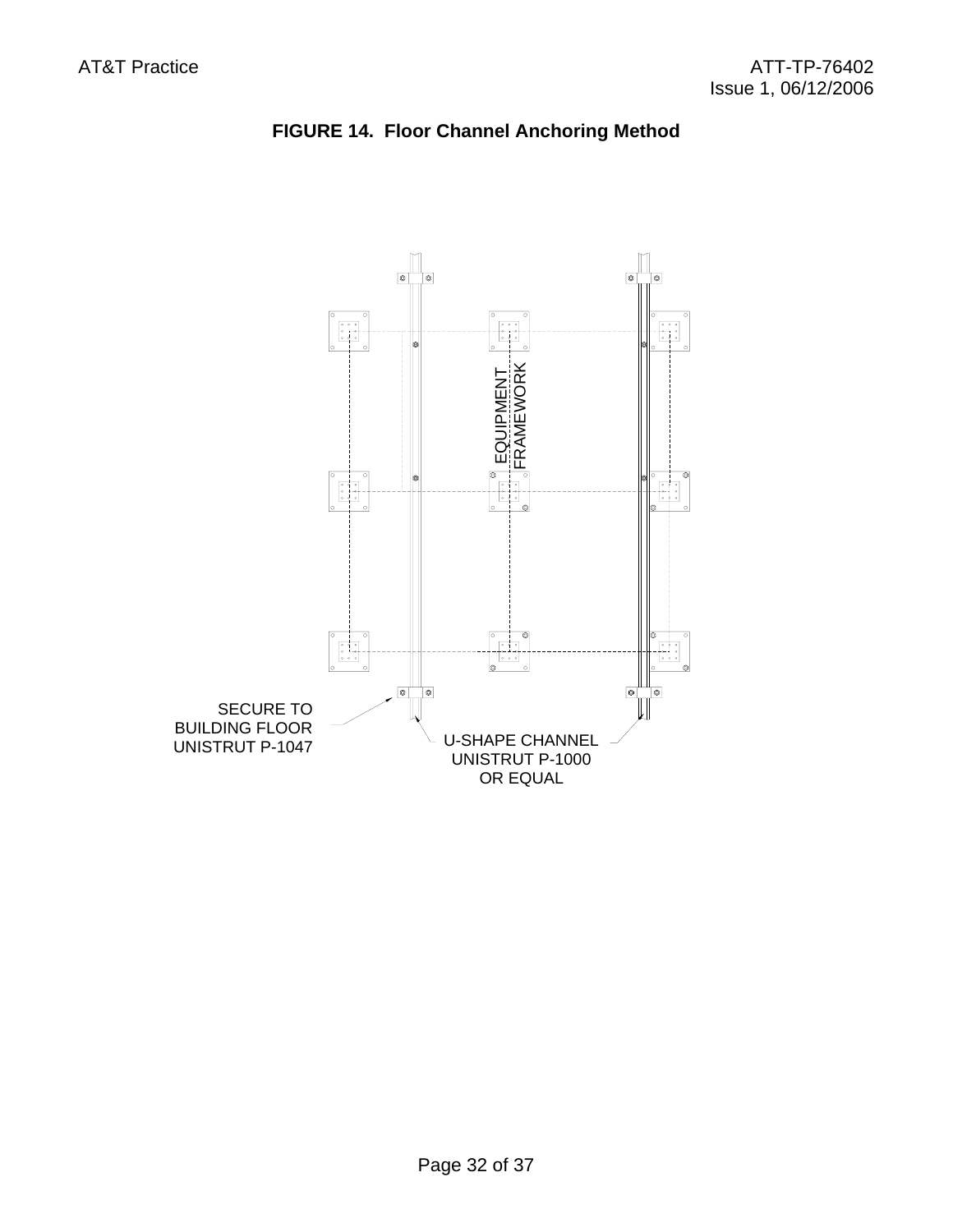

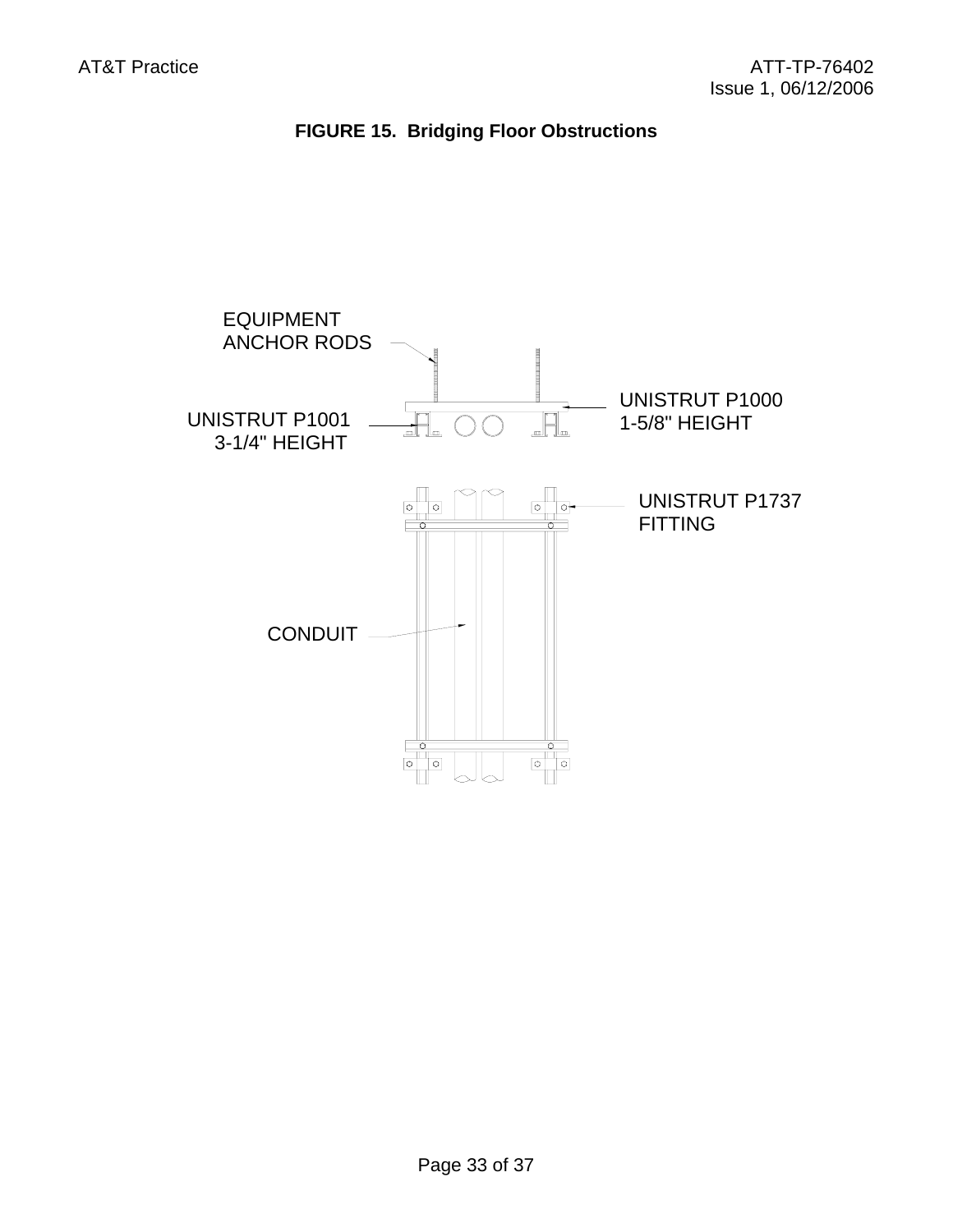

### **FIGURE 16A. Cross Aisle Bracing**

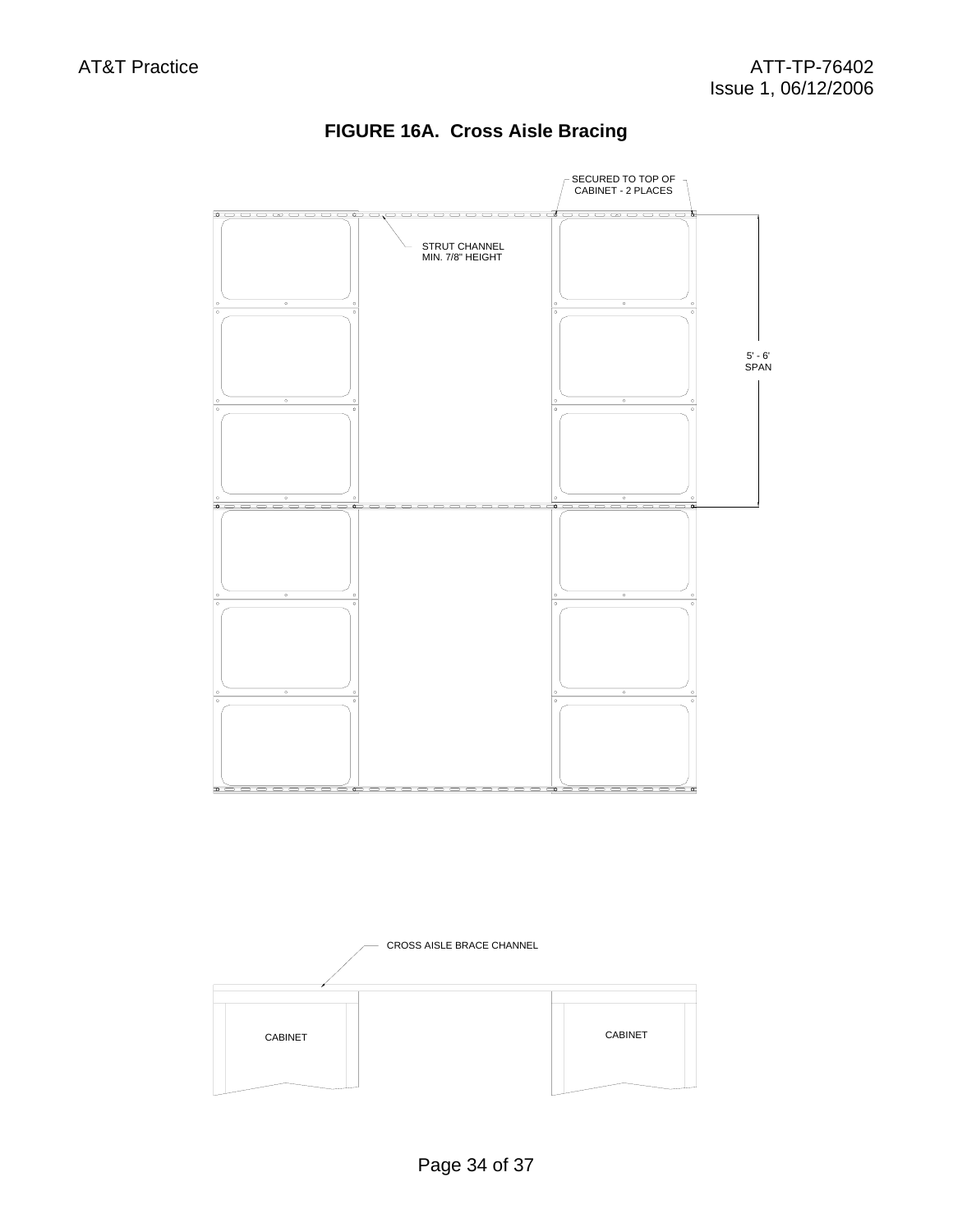



REAR AISLE

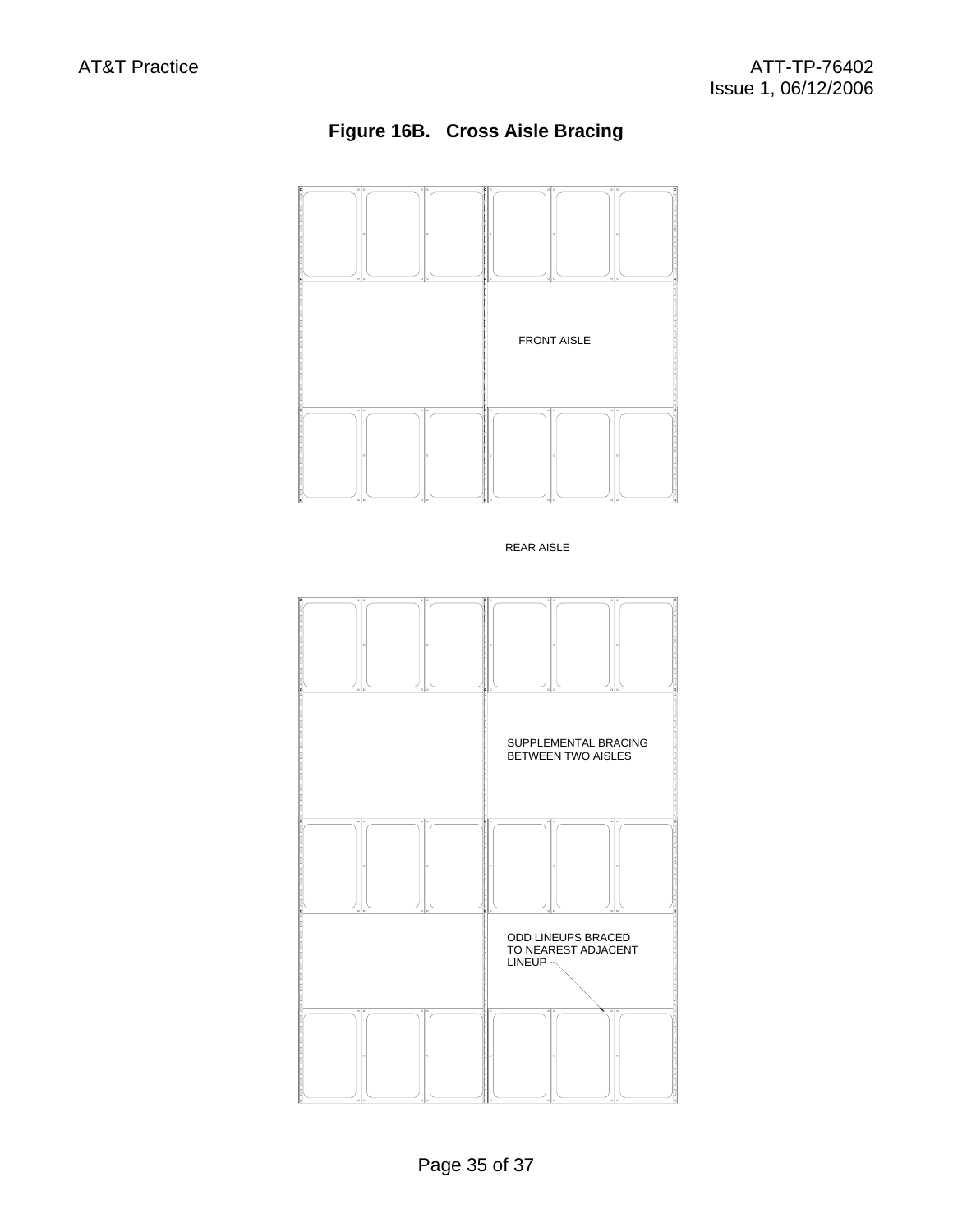